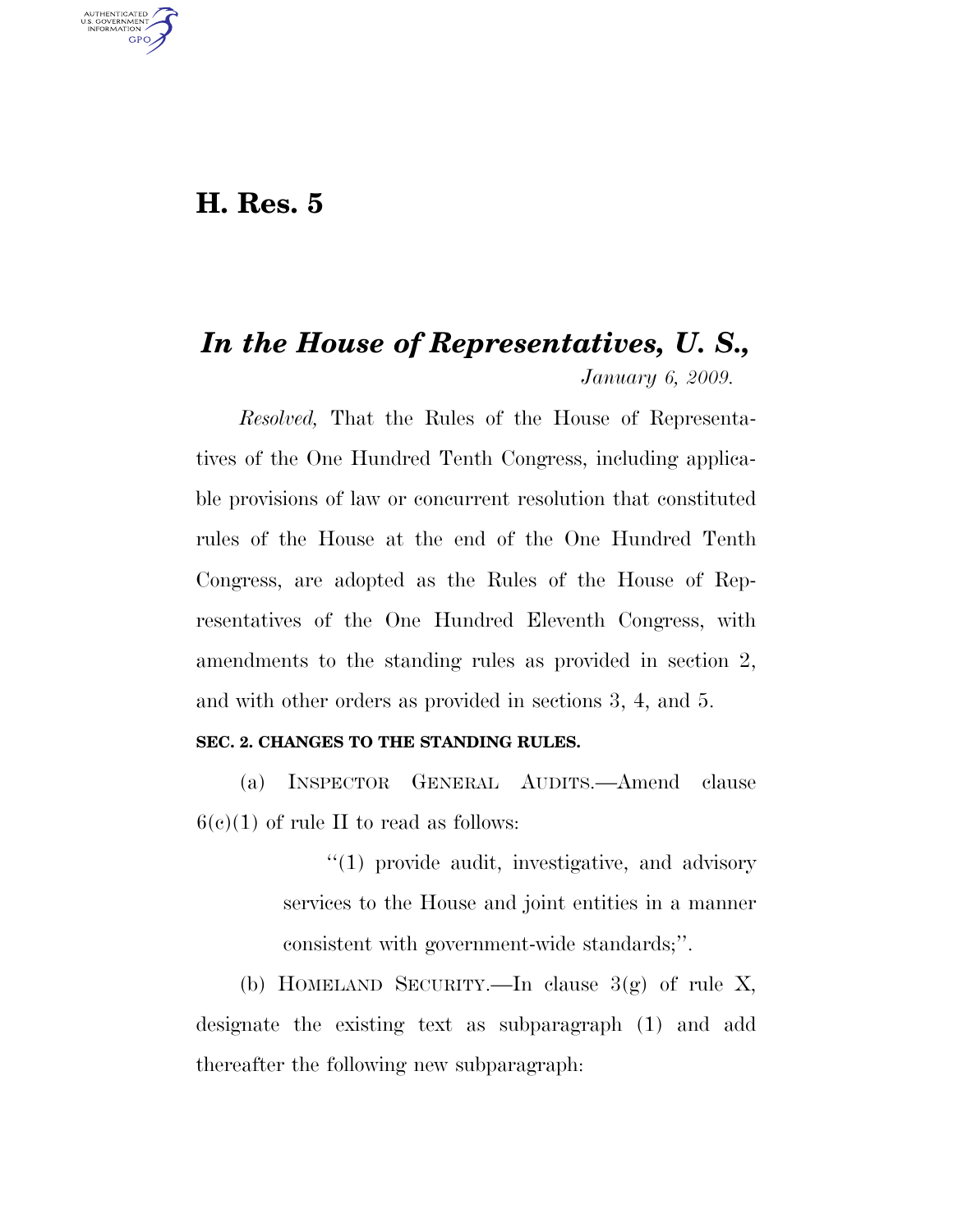''(2) In addition, the committee shall review and study on a primary and continuing basis all Government activities, programs, and organizations related to homeland security that fall within its primary legislative jurisdiction.".

(c) ADDITIONAL FUNCTIONS OF THE COMMITTEE ON HOUSE ADMINISTRATION.—In clause  $4(d)(1)$  of rule X—

(1) redesignate subdivisions (B) and (C) as subdivisions (C) and (D) and insert after subdivision (A) the following new subdivision:

> ''(B) oversee the management of services provided to the House by the Architect of the Capitol, except those services that lie within the jurisdiction of the Committee on Transportation and Infrastructure under clause  $1(r)$ ;"; and

(2) in subdivision (D) (as redesignated) strike " $(B)$ " and insert " $(C)$ ".

(d) TERMS OF COMMITTEE CHAIRMEN.—In clause 5 of rule X—

(1) amend paragraph  $(a)(2)(C)$  to read as follows:

''(C) A Member, Delegate, or Resident Commissioner may exceed the limitation of subdivision (B) if elected to serve a second consecutive Congress as the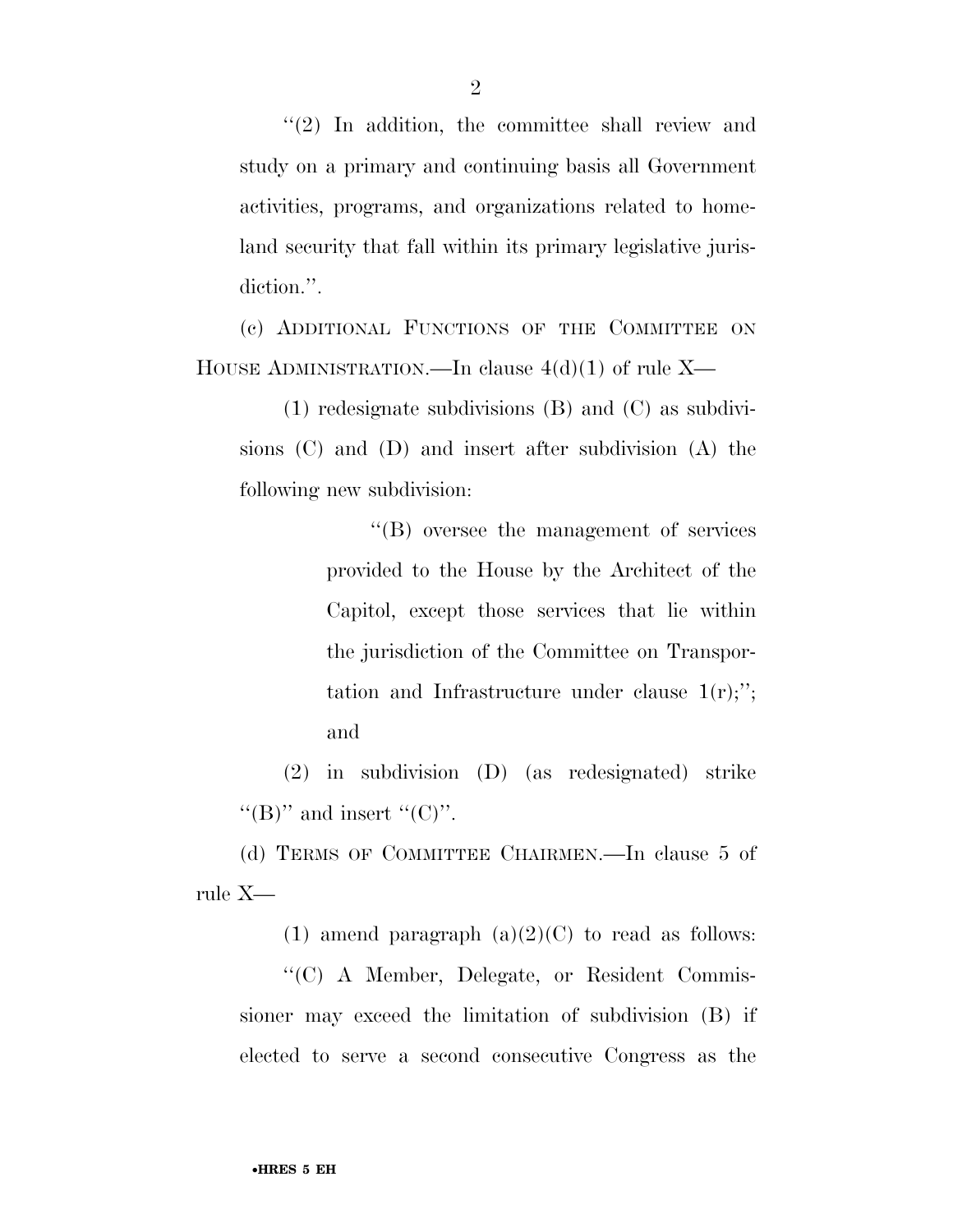chair or a second consecutive Congress as the ranking minority member.''; and

 $(2)$  in paragraph  $(e)$ —

(A) strike the designation of subparagraph (1); and

(B) strike subparagraph (2).

(e) CALENDAR WEDNESDAY.—

(1) In clause 6 of rule XV—

 $(A)$  in paragraph  $(a)$ —

(i) strike ''the committees'' and insert ''those committees''; and

(ii) strike ''unless two-thirds'' and all that follows and insert ''whose chair, or other member authorized by the committee, has announced to the House a request for such call on the preceding legislative day.''; and

(B) strike paragraphs (c), (d), and (f) (and redesignate paragraph (e) as paragraph (c)).

(2) In clause 6(c) of rule XIII, strike subparagraph (1) and the designation  $\cdot\cdot(2)$ ".

(f) POSTPONEMENT AUTHORITY.—In clause 1 of rule XIX, add the following new paragraph:

''(c) Notwithstanding paragraph (a), when the previous question is operating to adoption or passage of a measure pursuant to a special order of business, the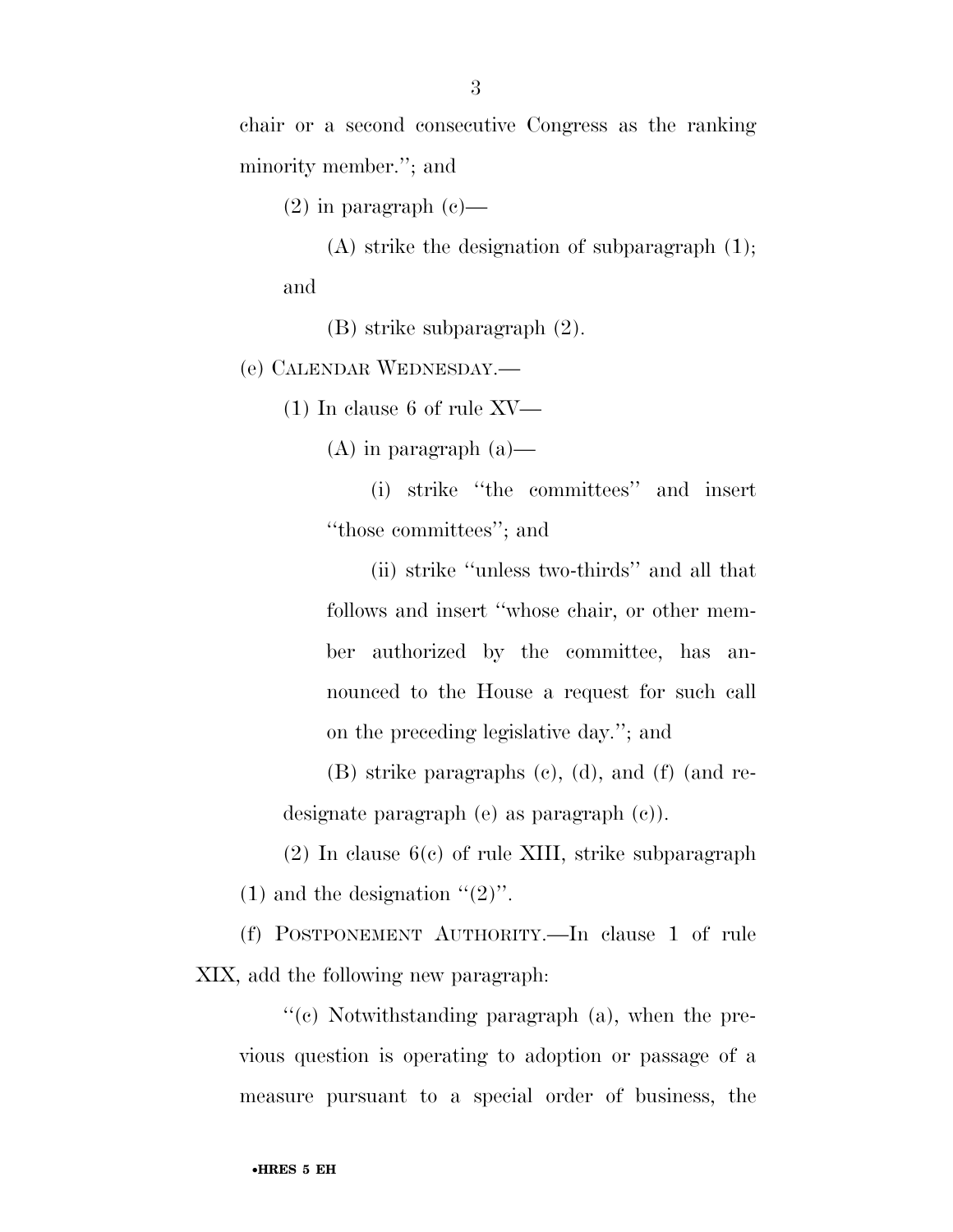Chair may postpone further consideration of such measure in the House to such time as may be designated by the Speaker.''.

(g) INSTRUCTIONS IN THE MOTION TO RECOMMIT.—In clause 2(b) of rule XIX—

(1) designate the existing sentence as subparagraph  $(1);$ 

 $(2)$  in subparagraph  $(1)$  (as so designated)—

(A) strike ''if''; and

(B) strike ''includes instructions, it''; and

(3) add the following new subparagraph at the end:

 $\cdot$  (2) A motion to recommit a bill or joint resolution may include instructions only in the form of a direction to report an amendment or amendments back to the House forthwith.''.

(h) CONDUCT OF VOTES.—In clause 2(a) of rule XX, strike ''A record vote by electronic device shall not be held open for the sole purpose of reversing the outcome of such vote.''.

(i) GENERAL APPROPRIATION CONFERENCE RE-PORTS.—In clause 9 of rule XXI—

(1) insert after paragraph (a) the following new paragraph (and redesignate succeeding paragraphs accordingly):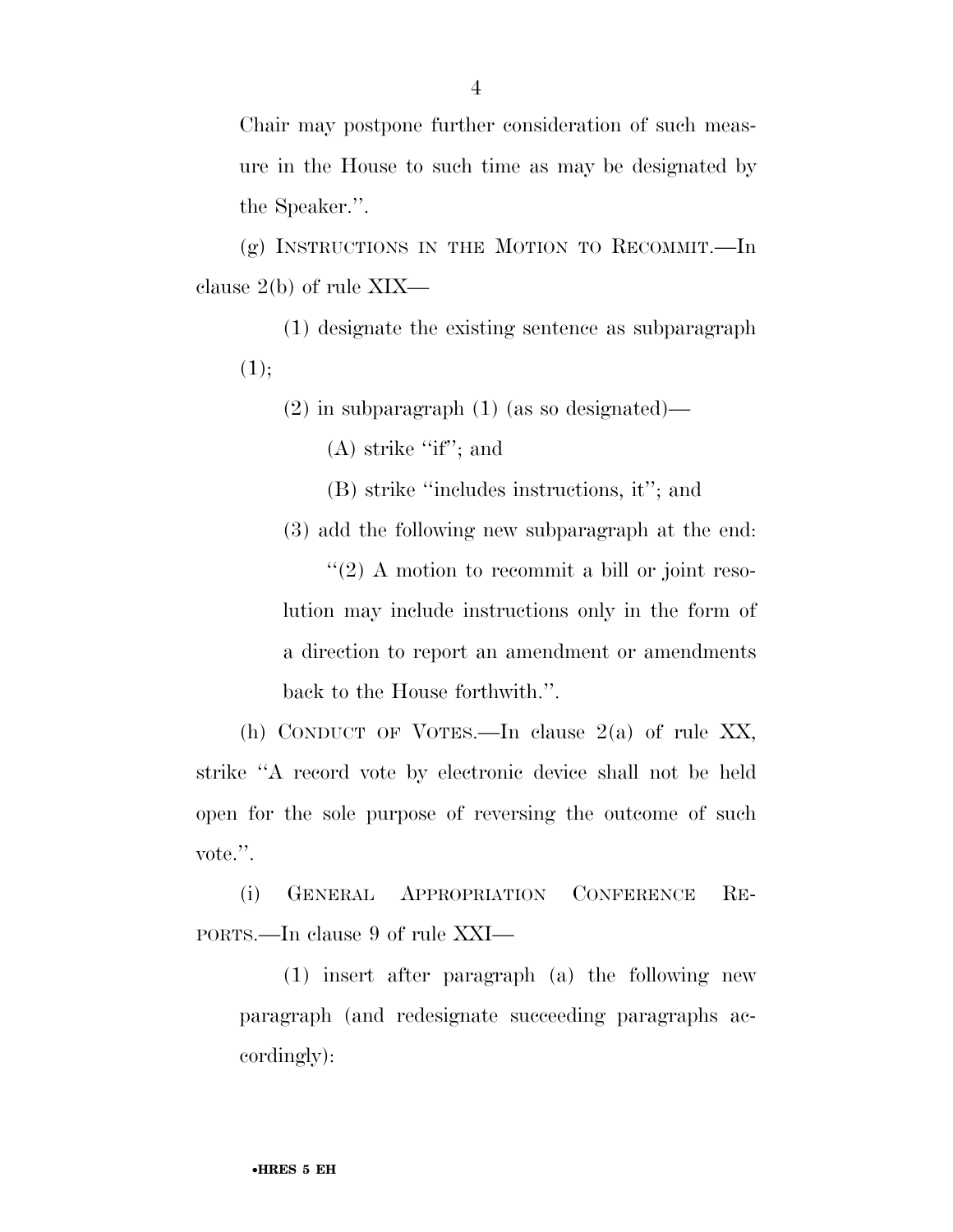''(b) It shall not be in order to consider a conference report to accompany a regular general appropriation bill unless the joint explanatory statement prepared by the managers on the part of the House and the managers on the part of the Senate includes—

''(1) a list of congressional earmarks, limited tax benefits, and limited tariff benefits in the conference report or joint statement (and the name of any Member, Delegate, Resident Commissioner, or Senator who submitted a request to the House or Senate committees of jurisdiction for each respective item included in such list) that were neither committed to the conference committee by either House nor in a report of a committee of either House on such bill or on a companion measure; or

''(2) a statement that the proposition contains no congressional earmarks, limited tax benefits, or limited tariff benefits.''; and

(2) in paragraph (c) (as redesignated)—

(A) in the first sentence, after ''paragraph (a)'' insert "or (b)"; and

(B) amend the second sentence to read as follows:

''As disposition of a point of order under this paragraph or paragraph (b), the Chair shall put the question of consid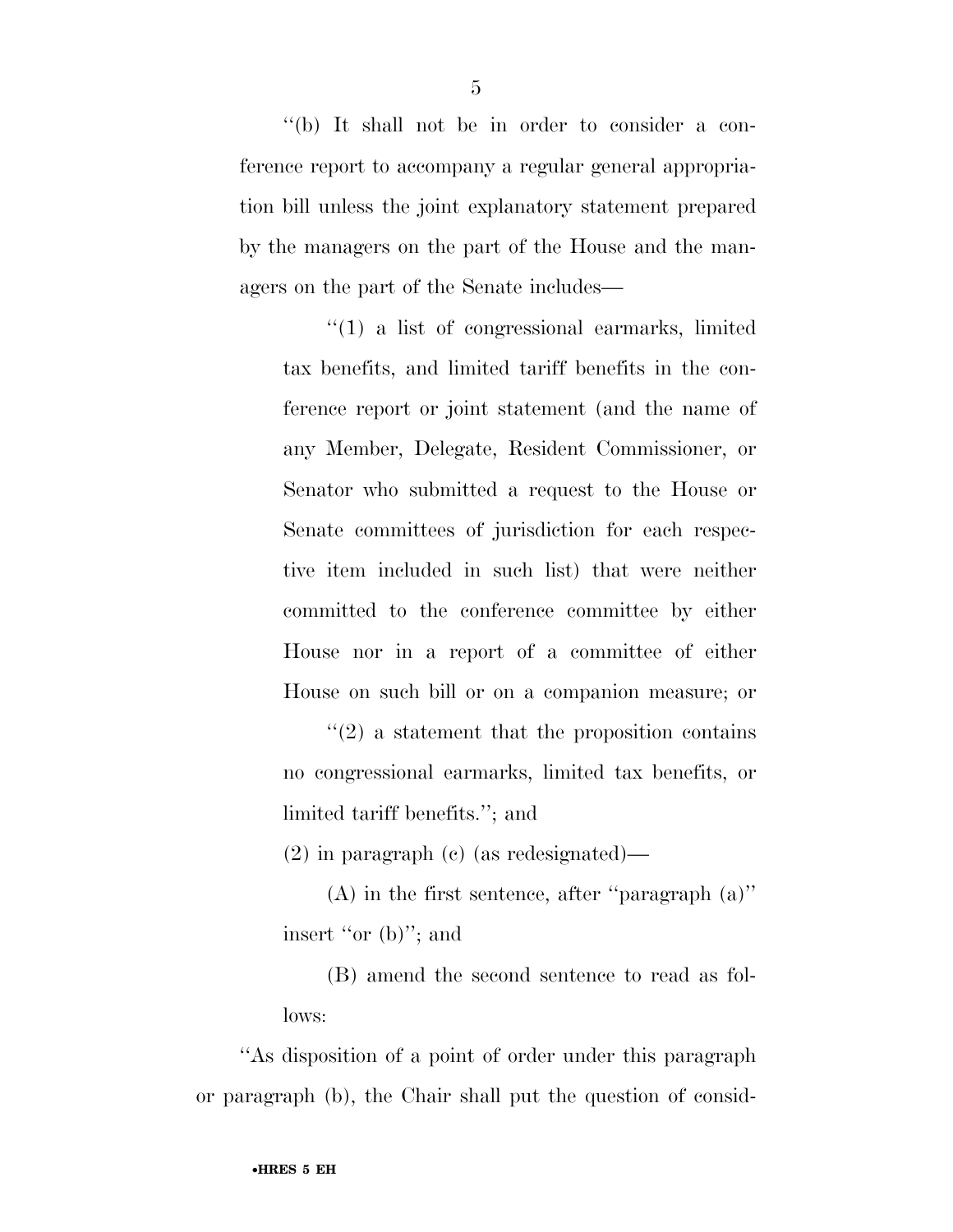eration with respect to the rule or order or conference report, as applicable.''.

(j) PAYGO.—

(1) Amend clause 10 of rule XXI to read as follows:  $"10.(a)(1)$  Except as provided in paragraphs (b) and (c), it shall not be in order to consider any bill, joint resolution, amendment, or conference report if the provisions of such measure affecting direct spending and revenues have the net effect of increasing the deficit or reducing the surplus for either the period comprising—

> ''(A) the current fiscal year, the budget year set forth in the most recently completed concurrent resolution on the budget, and the four fiscal years following that budget year; or

> ''(B) the current fiscal year, the budget year set forth in the most recently completed concurrent resolution on the budget, and the nine fiscal years following that budget year.

''(2) The effect of such measure on the deficit or surplus shall be determined on the basis of estimates made by the Committee on the Budget relative to baseline estimates supplied by the Congressional Budget Office consistent with section 257 of the Balanced Budget and Emergency Deficit Control Act of 1985.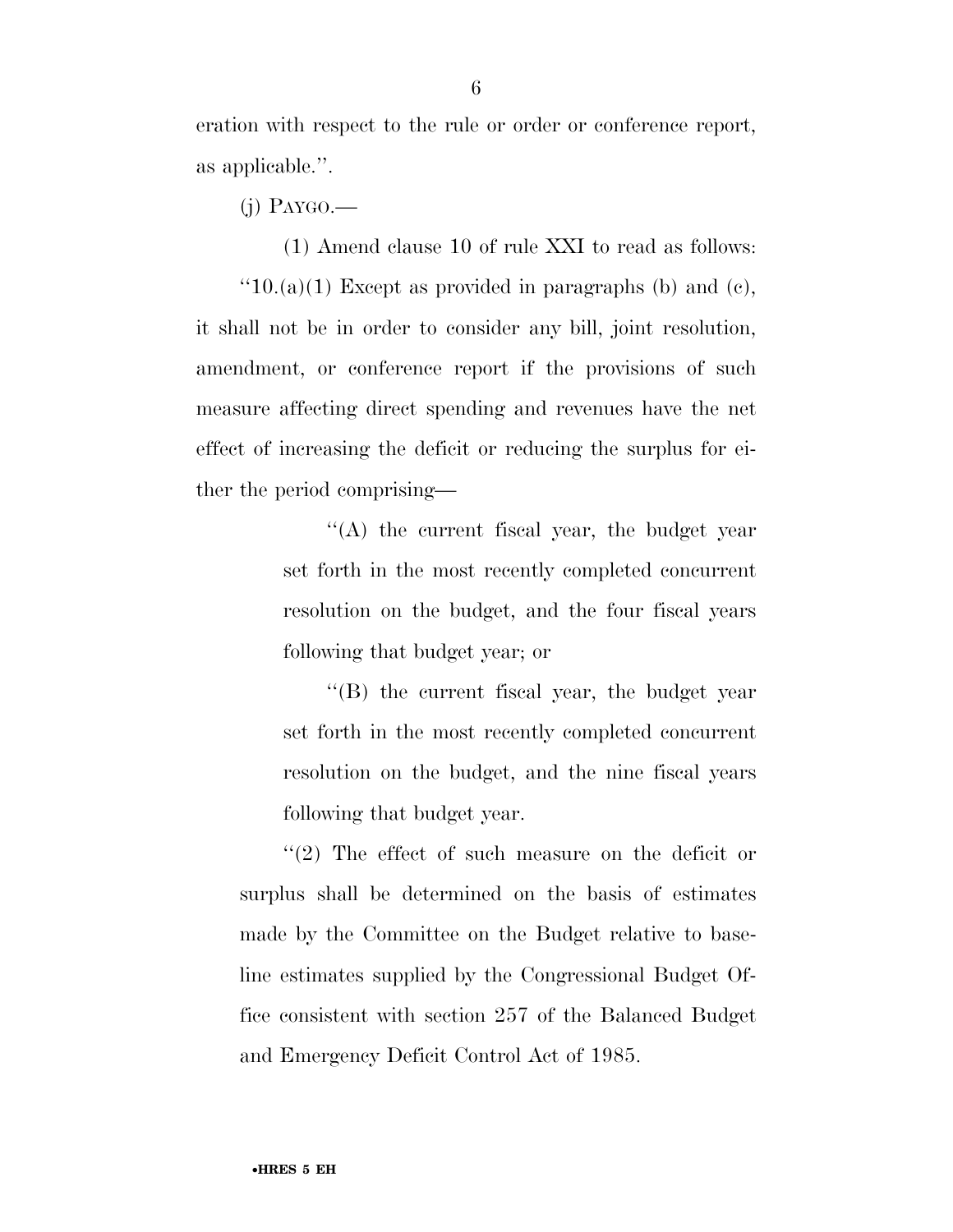''(b) If a bill, joint resolution, or amendment is considered pursuant to a special order of the House directing the Clerk to add as new matter at the end of such measure the provisions of a separate measure as passed by the House, the provisions of such separate measure as passed by the House shall be included in the evaluation under paragraph (a) of the bill, joint resolution, or amendment.

 $\lq\lq$ (c)(1) Except as provided in subparagraph (2), the evaluation under paragraph (a) shall exclude a provision expressly designated as an emergency for purposes of pay-asyou-go principles in the case of a point of order under this clause against consideration of—

''(A) a bill or joint resolution;

''(B) an amendment made in order as original text by a special order of business;

''(C) a conference report; or

''(D) an amendment between the Houses.

''(2) In the case of an amendment (other than one specified in subparagraph (1)) to a bill or joint resolution, the evaluation under paragraph (a) shall give no cognizance to any designation of emergency.

''(3) If a bill, a joint resolution, an amendment made in order as original text by a special order of business, a conference report, or an amendment between the Houses includes a provision expressly designated as an emergency for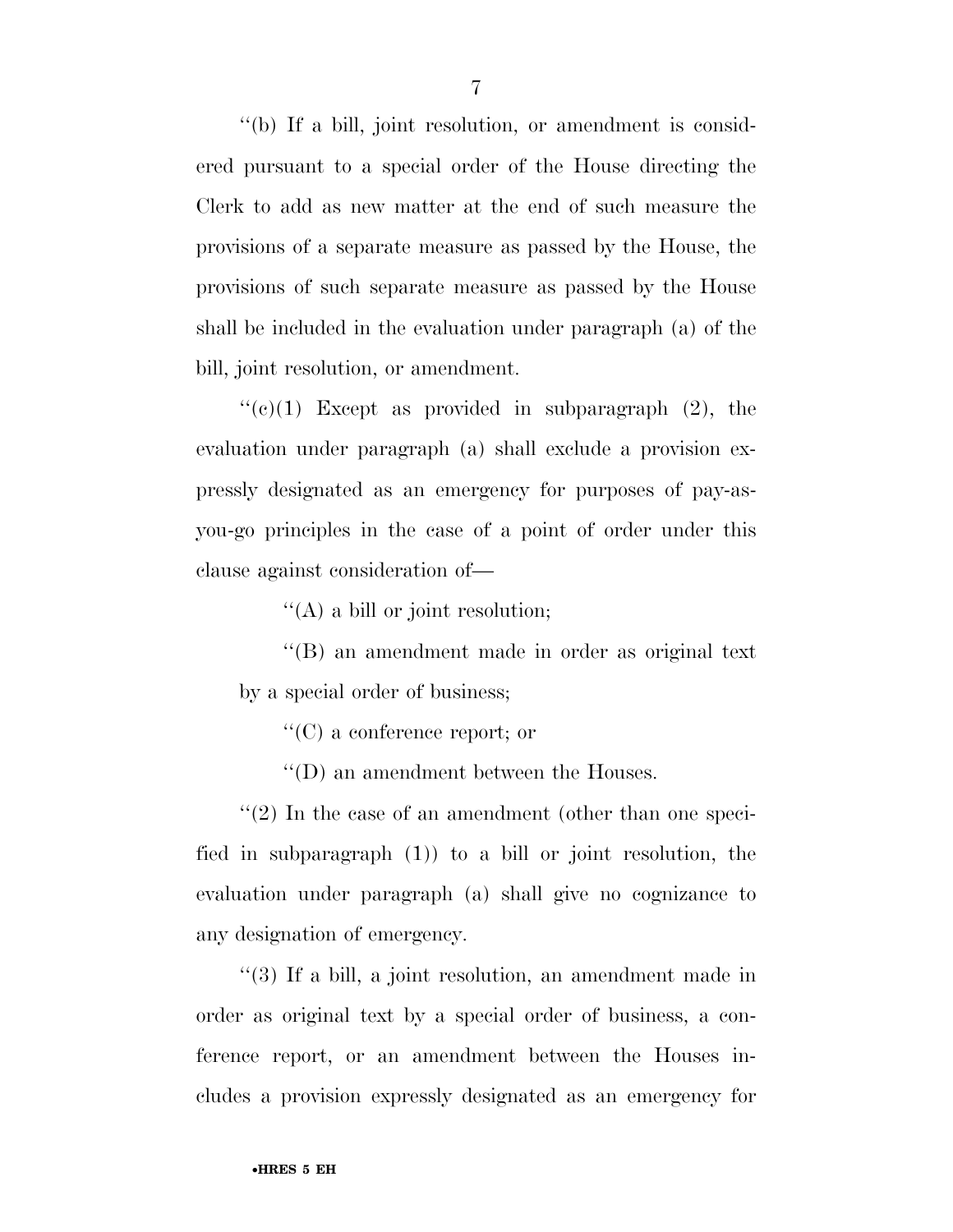purposes of pay-as-you-go principles, the Chair shall put the question of consideration with respect thereto.''.

(2) In clause 7 of rule XXI, strike ''the period comprising the current fiscal year and the five fiscal years beginning with the fiscal year that ends in the following calendar year or the period comprising the current fiscal year and the ten fiscal years beginning with the fiscal year that ends in the following calendar year'' and insert ''period described in clause 10(a)''.

(k) DISCLOSURE BY MEMBERS OF EMPLOYMENT NEGO-TIATIONS.—In clause 1 of rule XXVII, strike ''until after his or her successor has been elected,''.

(l) GENDER NEUTRALITY.—

(1) In the standing rules—

(A) strike ''chairman'' each place it appears and insert ''chair''; and

(B) strike ''Chairman'' each place it appears and insert "Chair" (except in clause  $4(a)(1)(B)$  of rule X).

(2) In rule I—

(A) in clause 1 strike "his";

- (B) in clause 7, strike ''his'' and insert ''such'';
- (C) in clause 8—
	- (i) in paragraph  $(b)(1)$  strike "his"; and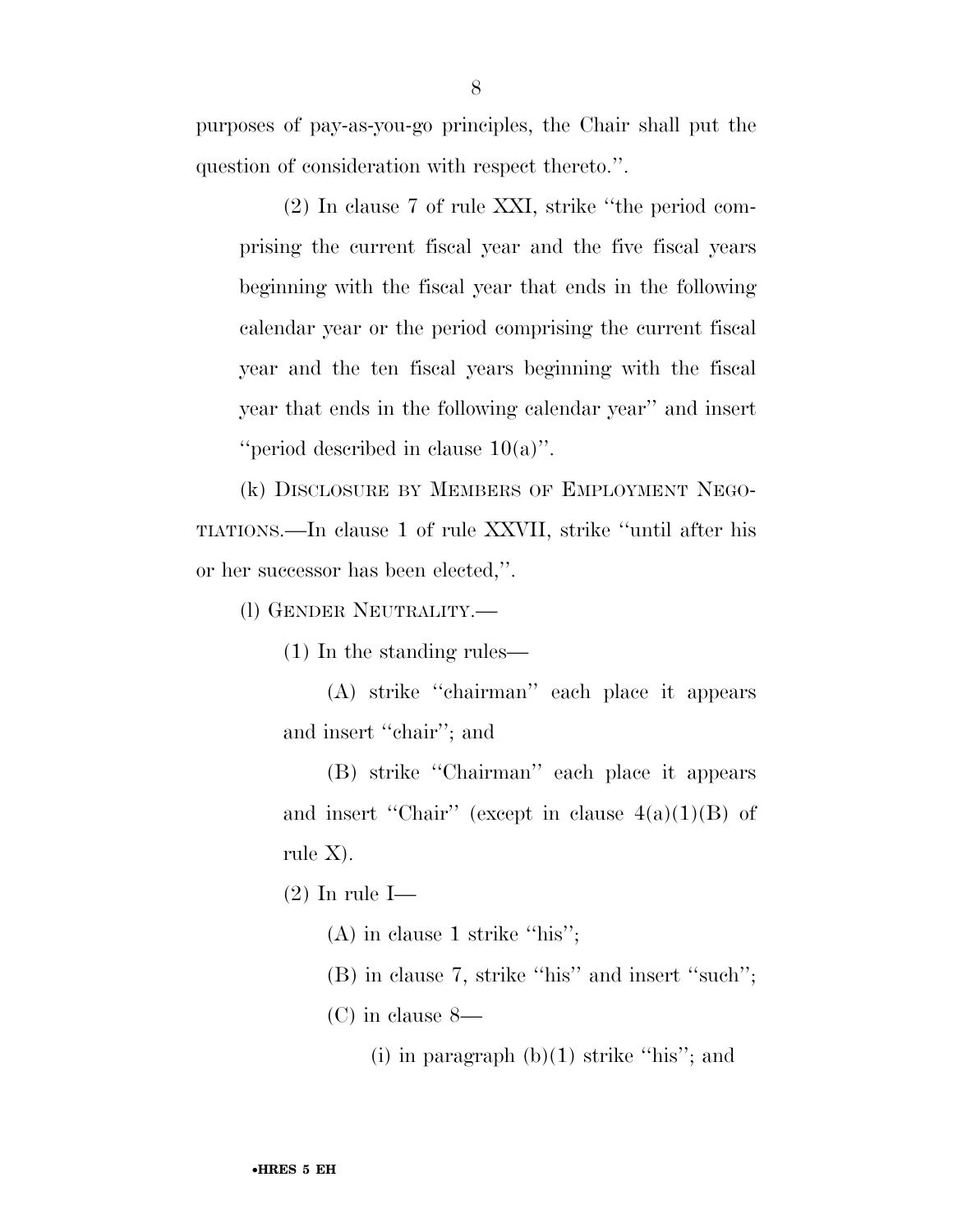(ii) in paragraph  $(b)(3)(B)$ , strike "his election and whenever he deems'' and insert ''the election of the Speaker and whenever''; and

(D) in clause 12—

(i) in paragraph (c) strike ''he'' and insert ''the Speaker''; and

(ii) in paragraph (d) strike ''his opinion'' and insert ''the opinion of the Speaker''.

(3) In rule II—

(A) in clause 1—

(i) strike ''his office'' and insert ''the office'';

(ii) strike ''his knowledge and ability'' and insert ''the knowledge and ability of the officer''; and

(iii) strike ''his department'' and insert ''the department concerned'';

(B) in clause 2—

(i) in paragraph (b) strike ''he is required to make'' and insert ''required to be made by such officer";

(ii) in paragraph (g) strike ''his temporary absence or disability'' and insert ''the temporary absence or disability of the Clerk''; and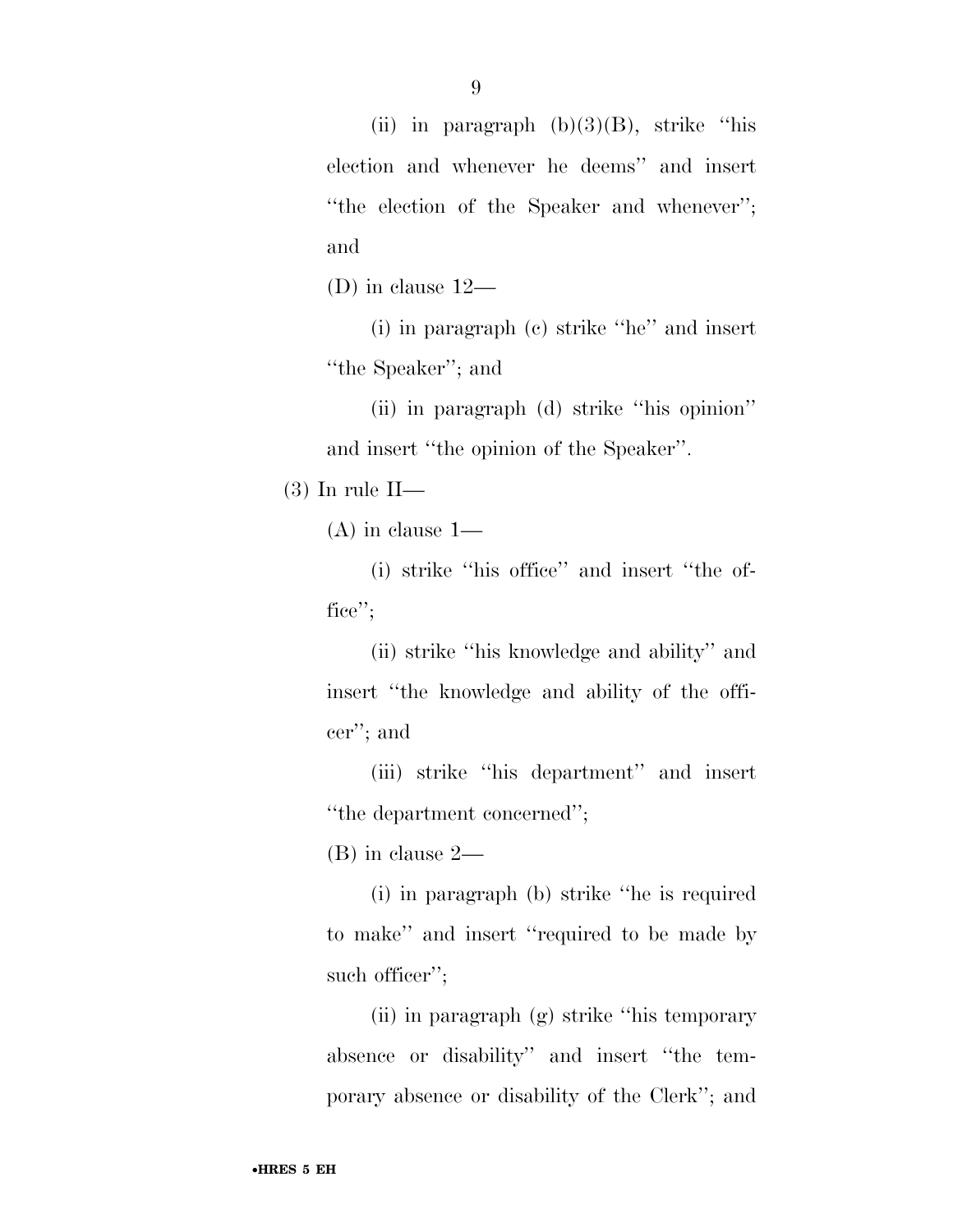(iii) in paragraph  $(i)(1)$  strike "Whenever" the Clerk is acting as a supervisory authority over such staff, he'' and insert ''When acting as a supervisory authority over such staff, the Clerk''; and

(C) in clause 3—

(i) in paragraph (a) strike ''him'' and insert "the Sergeant-at-Arms";

(ii) in paragraph (b) strike ''him'' and insert "the Sergeant-at-Arms";

(iii) in paragraph (c) strike ''his employees'' and insert ''employees of the office of the Sergeant-at-Arms''; and

 $(iv)$  in paragraph  $(d)$ —

(I) strike ''; and'' and insert ''and,''; and

(II) strike ''he''.

 $(4)$  In rule III—

(A) in clause 1 strike ''he has'' and insert ''having''; and

(B) in clause  $2(a)$ —

(i) strike ''his vote'' and insert ''the vote of such Member''; and

(ii) strike ''his presence'' and insert ''the presence of such Member''.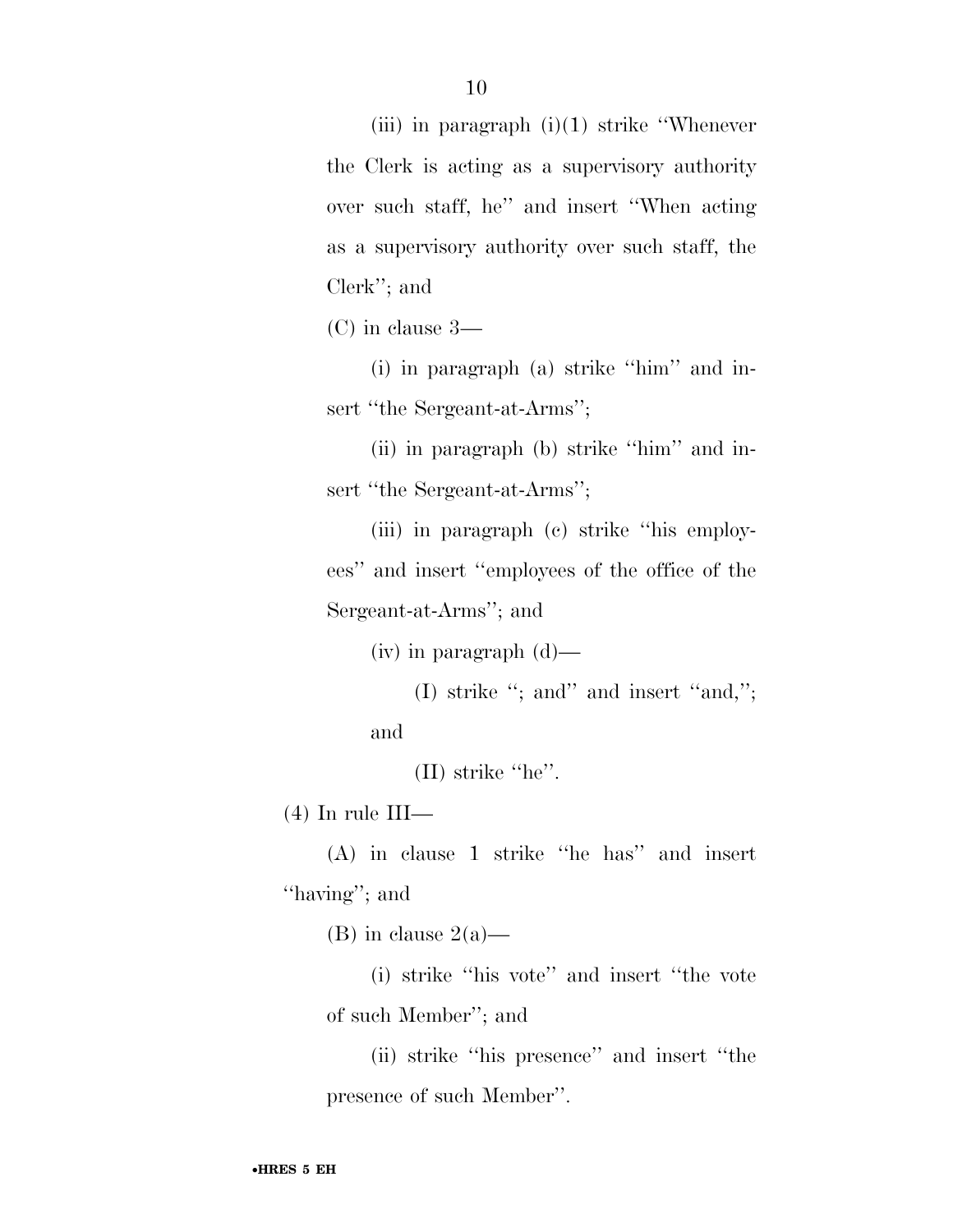$(5)$  In rule IV—

(A) in clause 4(a) strike ''he or she'' and insert ''such individual''; and

(B) in clause 6(b) strike ''his family'' and insert "the family of such individual".

 $(6)$  In rule V—

(A) strike ''administer a system subject to his direction and control'' each place it appears and insert "administer, direct, and control a system";

(B) strike ''he'' each place it appears and insert ''the Speaker''; and

(C) in clause 3 strike ''his'' and insert ''the''. (7) In rule VI, strike ''he'' each place it appears and insert ''the Speaker''.

(8) In clause 7 of rule VII, strike ''his office'' each place it appears and insert ''the office of the Clerk''.

(9) In clause  $6(b)$  of rule VIII, strike "he" and insert "the Speaker".

(10) In clause  $2(a)(1)$  of rule IX, strike "his" and insert "an".

 $(11)$  In rule X—

(A) in clause  $4(f)(1)$ , strike "President submits" his budget'' and insert ''submission of the budget by the President'';

(B) in clause 5—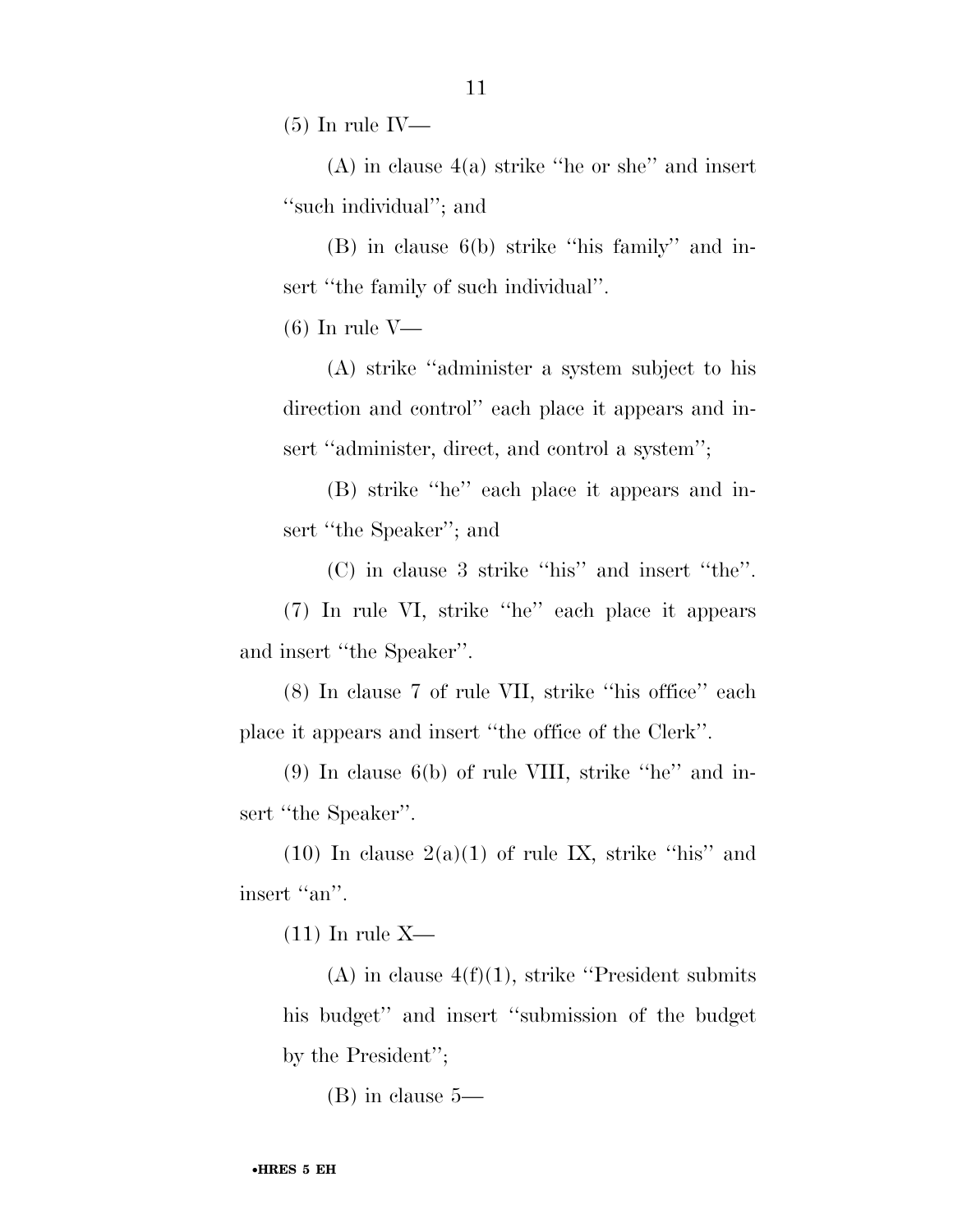(i) in paragraph  $(a)(4)$ —

(I) strike ''his designee'' each place it appears and insert ''a designee''; and

(II) strike ''his respective party'' each place it appears and insert ''the respective party of such individual'';

(ii) in paragraph  $(b)(1)$  strike "he was"; and

(iii) in paragraph (c) strike ''chairmanship" and insert "chair";

(C) in clause 8—

(i) strike ''his expenses'' each place it appears and insert ''the expenses of such individual''; and

(ii) strike ''he'' each place it appears; (D) in clause 10(a) strike ''he is''; and

(E) in clause 11—

(i) in paragraph  $(a)(3)$  strike "member of his leadership staff to assist him in his capacity'' and insert ''respective leadership staff member to assist in the capacity of the Speaker or Minority Leader'';

(ii) in paragraph  $(e)(1)$  strike "his employment or contractual agreement'' and insert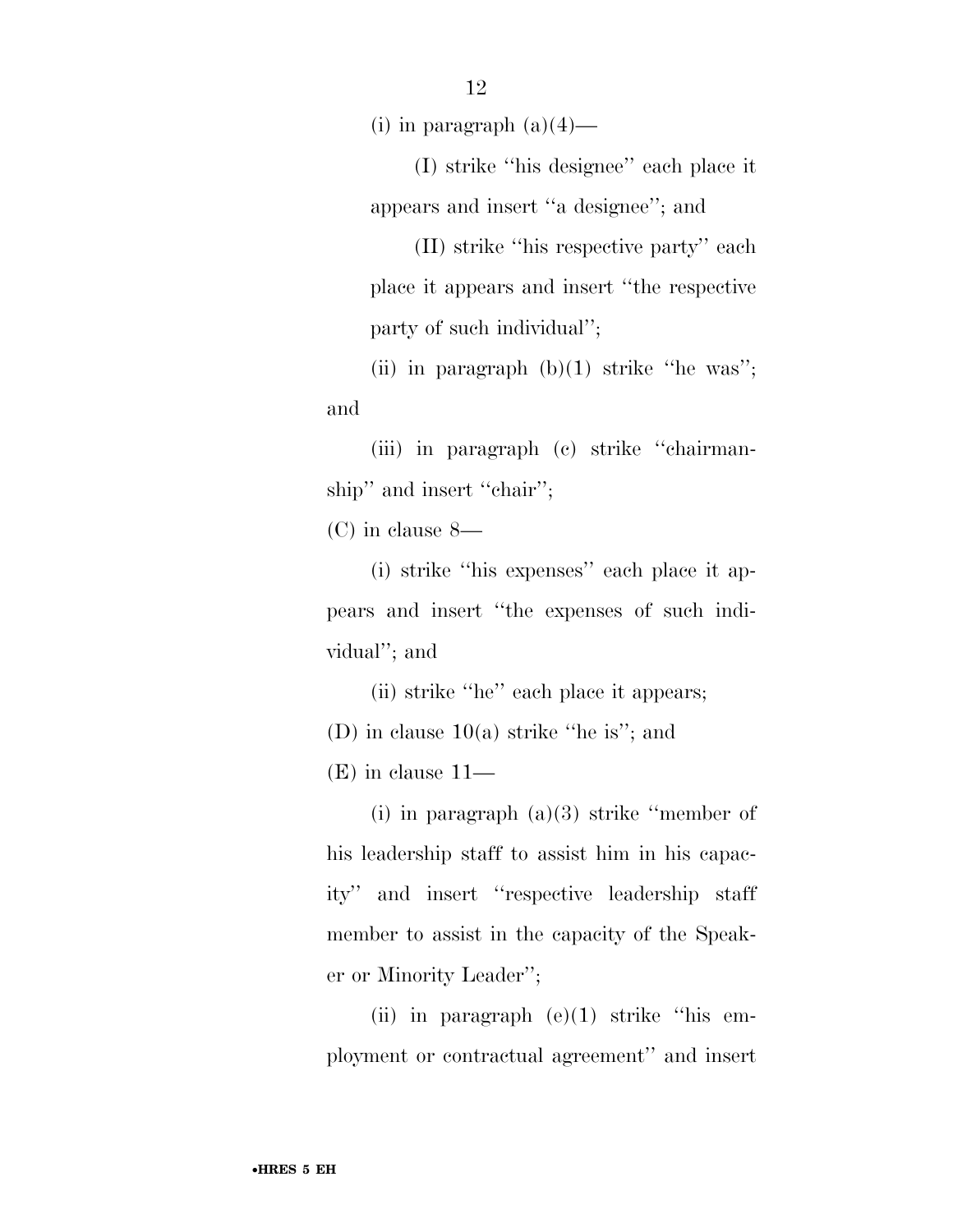''the employment or contractual agreement of such employee or person"; and

(iii) in paragraph  $(g)(2)$ —

(I) in subdivision (B)—

(aa) strike ''he'' and insert ''the

President''; and

(bb) strike ''his''; and

(II) in subdivision (C) strike ''his''.

 $(12)$  In rule XI—

(A) in clause 2—

(i) in paragraph  $(c)(1)$  strike "he" and insert "the chair"; and

(ii) in paragraph  $(k)(9)$  strike "his testimony'' and insert ''the testimony of such witness'';

(B) in clause 3—

(i) in paragraph (a) strike ''his duties or the discharge of his responsibilities'' each place it appears and insert ''the duties or the discharge of the responsibilities of such individual'';

(ii) in paragraph (b)—

(I) in subparagraph (2)(B) strike ''he'' and insert ''such Member, Delegate, or Resident Commissioner''; and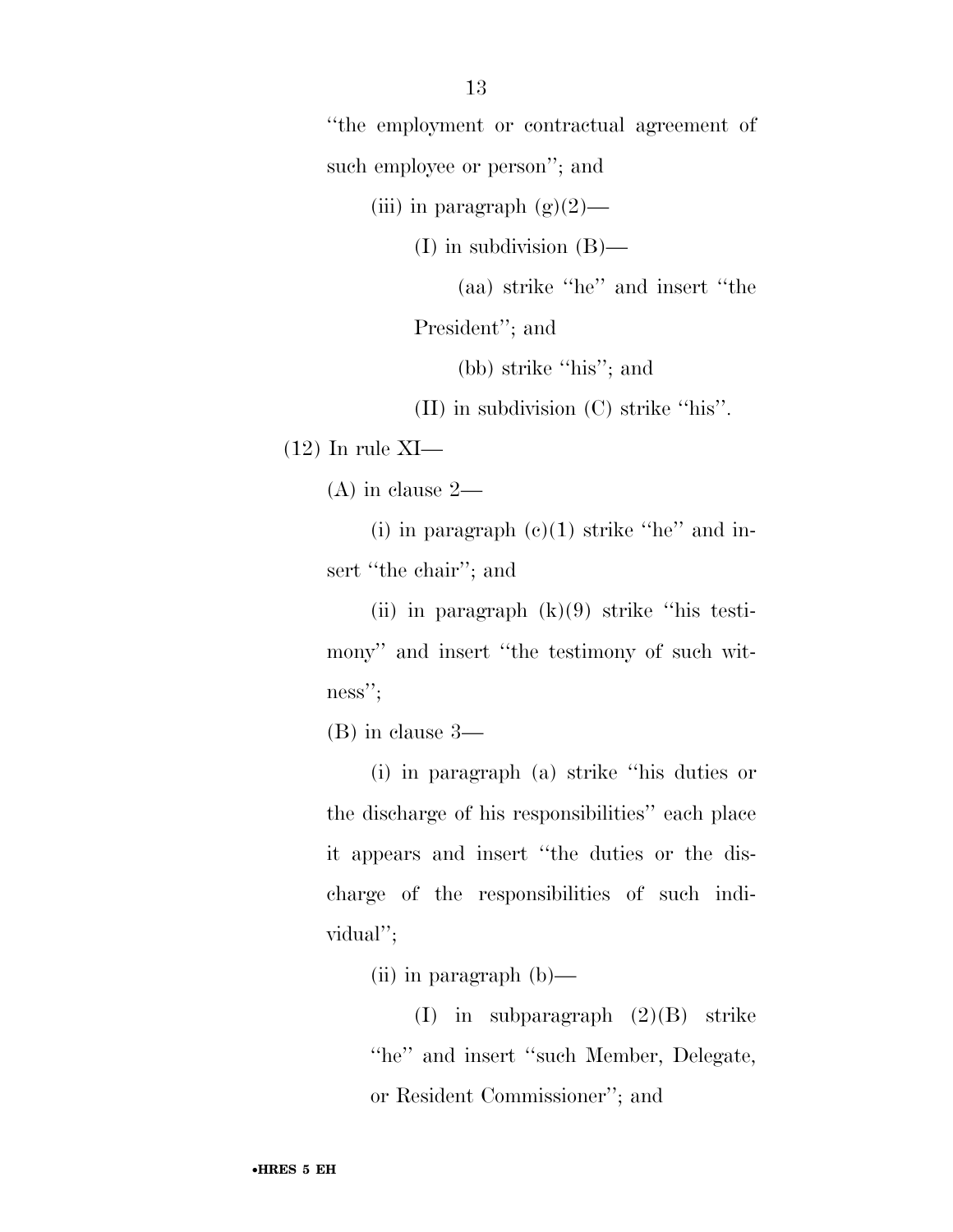(II) in subparagraph (5) strike ''disqualify himself'' and insert ''seek disqualification'';

(iii) in paragraph  $(g)$ —

(I) in subparagraph (1)(B) strike ''he is'';

(II) in subparagraph  $(1)(E)$  strike ''his or her employment or duties with the committee'' and insert ''the employment or duties with the committee of such individual''; and

(III) in subparagraph (4)—

(aa) strike ''his or her personal staff'' and insert ''the respective personal staff of the chair or ranking minority member''; and

(bb) strike ''he'' and insert ''the chair or ranking minority member'';

(iv) in paragraph (p)—

(I) in subparagraph (2) strike ''his counsel'' and insert ''the counsel of the respondent'';

(II) in subparagraph (4)—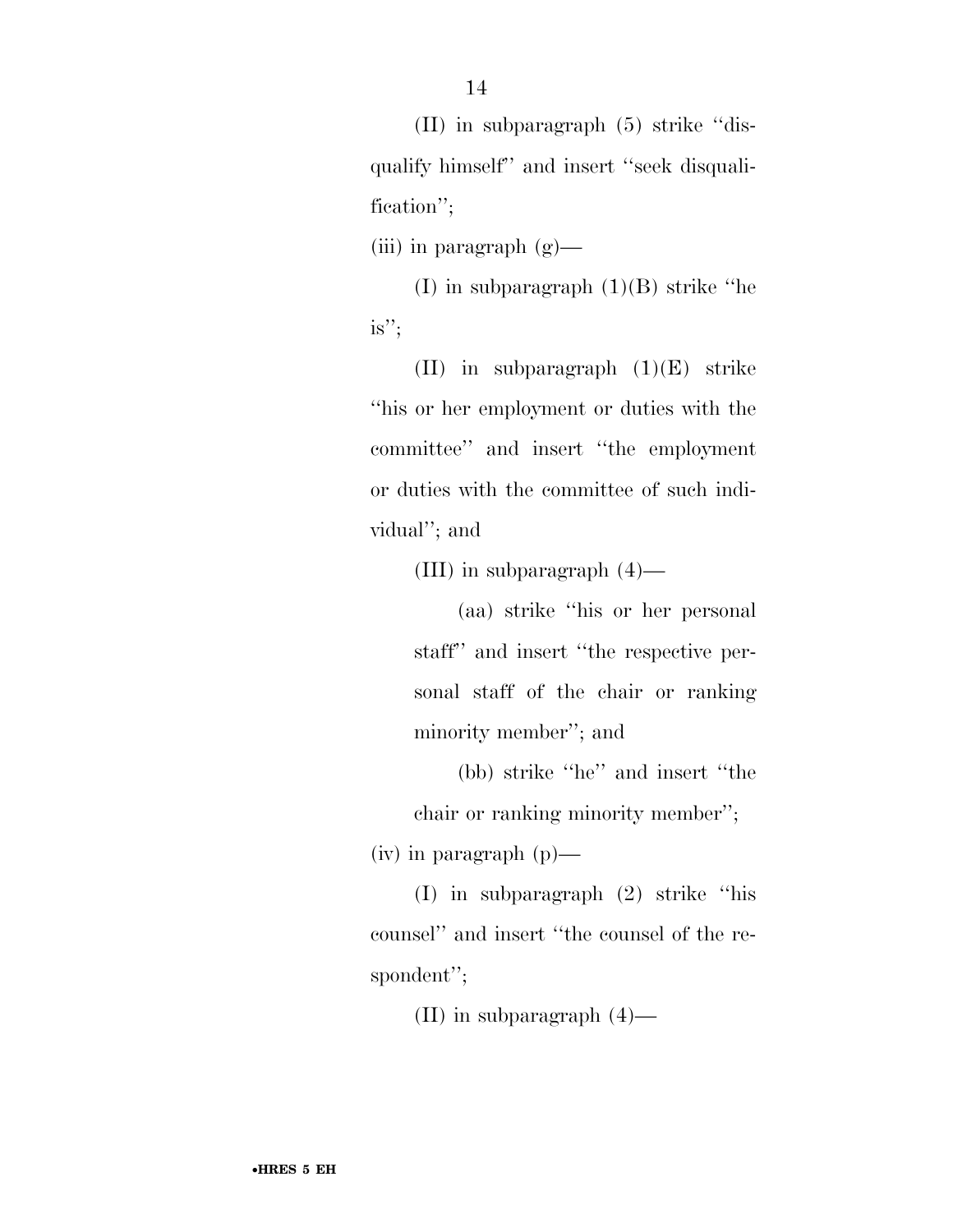(aa) strike ''his or her counsel'' and insert ''the counsel of the respondent''; and

(bb) strike ''his counsel'' and insert "the counsel of the respondent"; (III) in subparagraph (7) strike ''his counsel'' and insert ''the counsel of a respondent''; and

(IV) in subparagraph (8) strike ''him'' and insert ''the respondent''; and

(v) in paragraph (q) strike ''his or her'' and insert ''the''.

 $(13)$  In rule XII—

(A) in clause  $2(c)(1)$  strike "he" and insert ''the Speaker''; and

(B) in clause 3 strike ''he shall endorse his name'' and insert ''the Member, Delegate, or Resident Commissioner shall sign it''.

(14) In clause 6(d) of rule XIII, strike ''his''.

 $(15)$  In clause  $4(c)(1)$  of rule XVI strike "his discretion'' and insert ''the discretion of the Speaker''.

(16) In rule XVII—

(A) in clause 1(a) strike ''himself to 'Mr. Speaker''' and insert "the Speaker";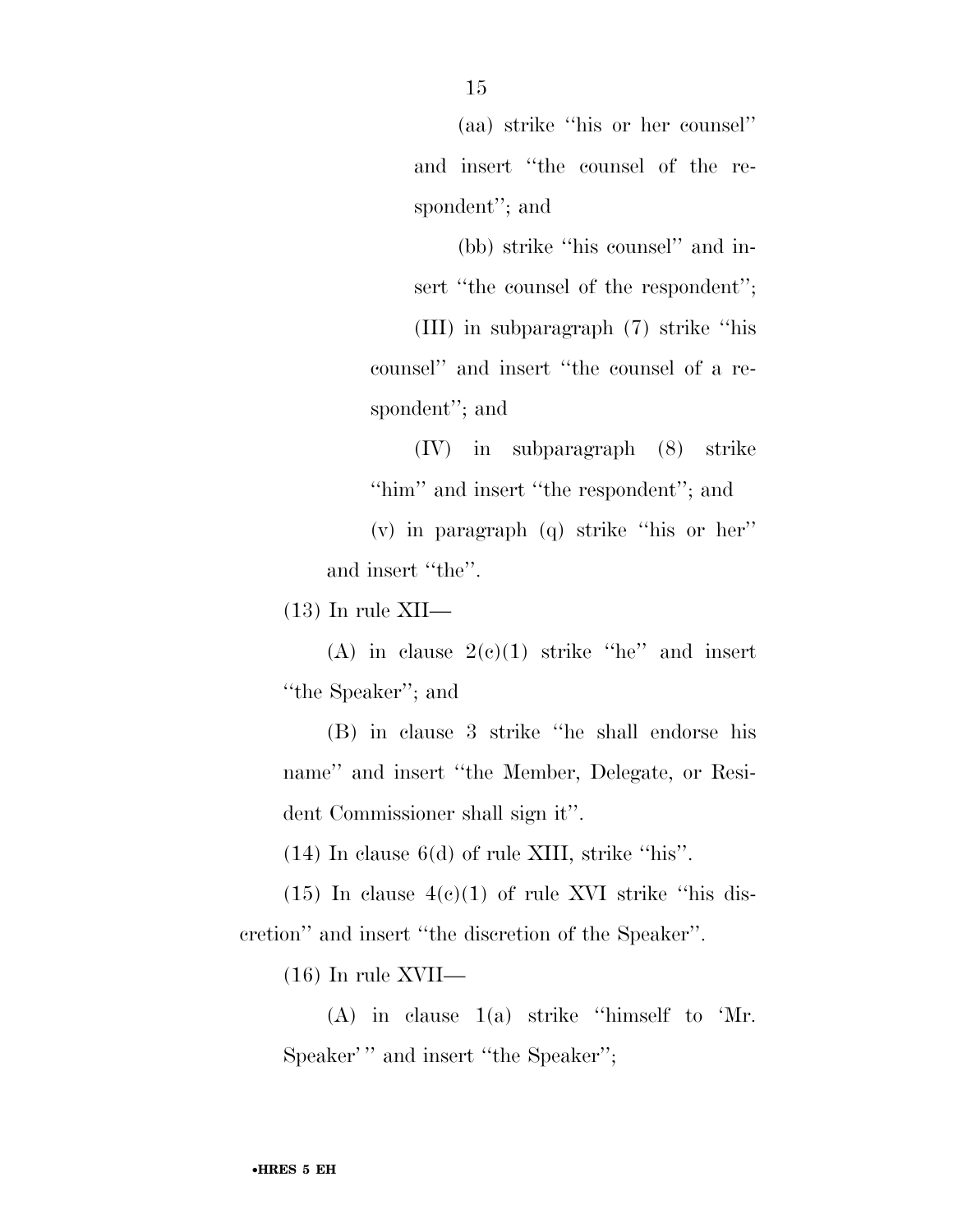(B) in clause 6 strike ''his discretion'' and insert ''the discretion of the Chair''; and

(C) in clause 9 strike ''he'' each place it appears and insert ''such individual''.

(17) In clause 6 of rule XVIII, strike ''he'' each place it appears and insert ''the Chair''.

(18) In rule XX—

(A) in clause 5—

(i) in paragraph (b) strike ''him'' and insert "the Sergeant-at-Arms";

(ii) in paragraph  $(e)(3)(B)(I)$  strike "his" and insert "a"; and

(iii) in paragraph (d) strike ''he'' and insert ''the Speaker''; and

 $(B)$  in clause  $6(b)$ —

(i) strike ''he'' and insert ''the Member''; and

(ii) strike ''his'' and insert ''such''.

(19) In clause  $7(c)(1)$  of rule XXII, strike "his".

(20) In rule XXIII—

(A) in clause 1 strike ''conduct himself'' and insert "behave";

(B) in clause 3—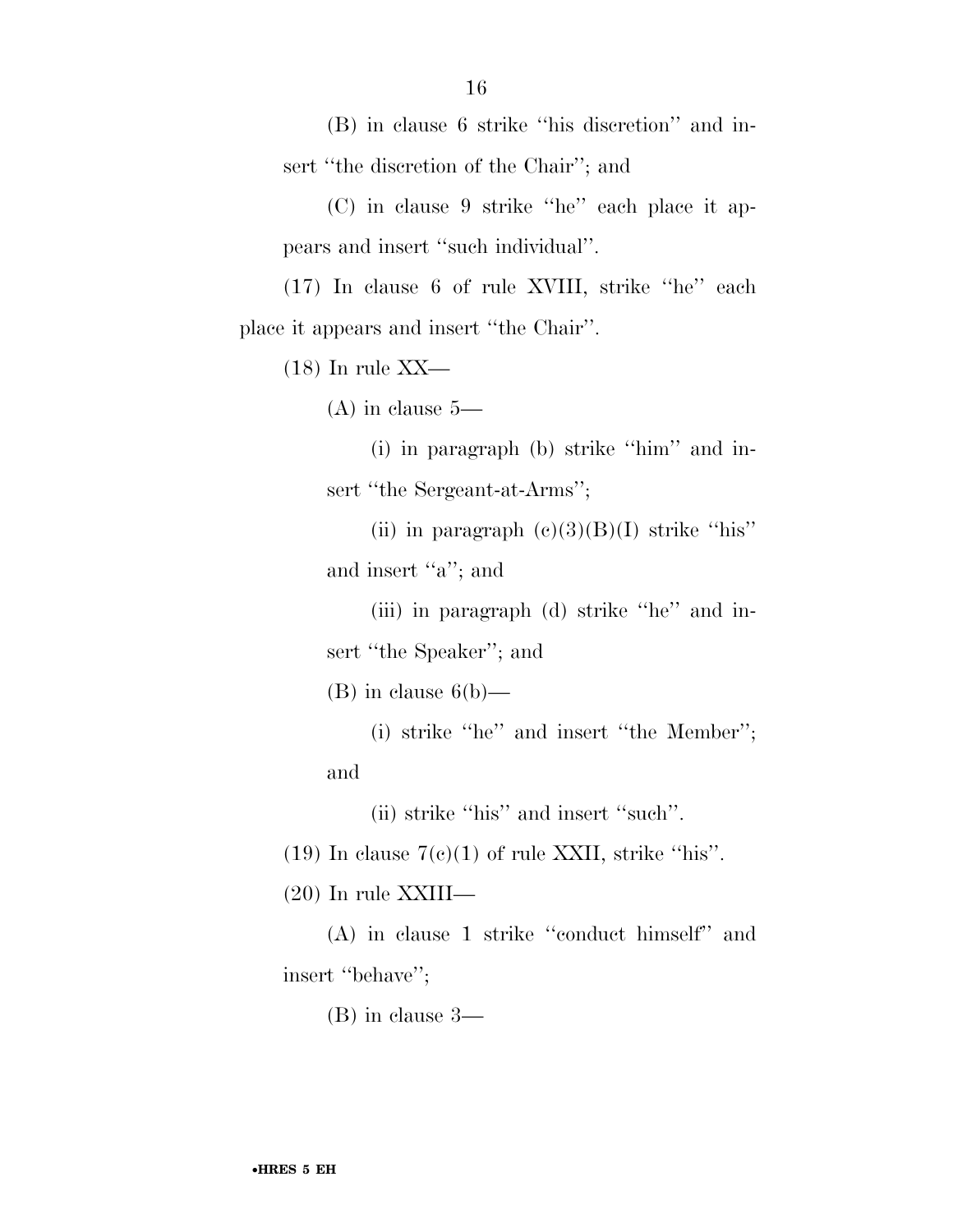(i) strike ''his beneficial interest'' and insert "the beneficial interest of such individual"; and

(ii) strike ''his position'' and insert ''the position of such individual'';

(C) in clause 6—

(i) in paragraph (a)—

(I) strike ''his campaign funds'' and insert ''the campaign funds of such individual''; and

(II) strike ''his personal funds'' and insert ''the personal funds of such individual''; and

(ii) in paragraph (c) strike ''his campaign account'' and insert ''a campaign accounts of such individual'';

(D) in clause 8—

(i) in paragraph (a) strike ''he'' and insert ''such employee''; and

(ii) in paragraph (c)—

(I) in subparagraph (1)(A) after ''his spouse'' insert ''the spouse of such individual''; and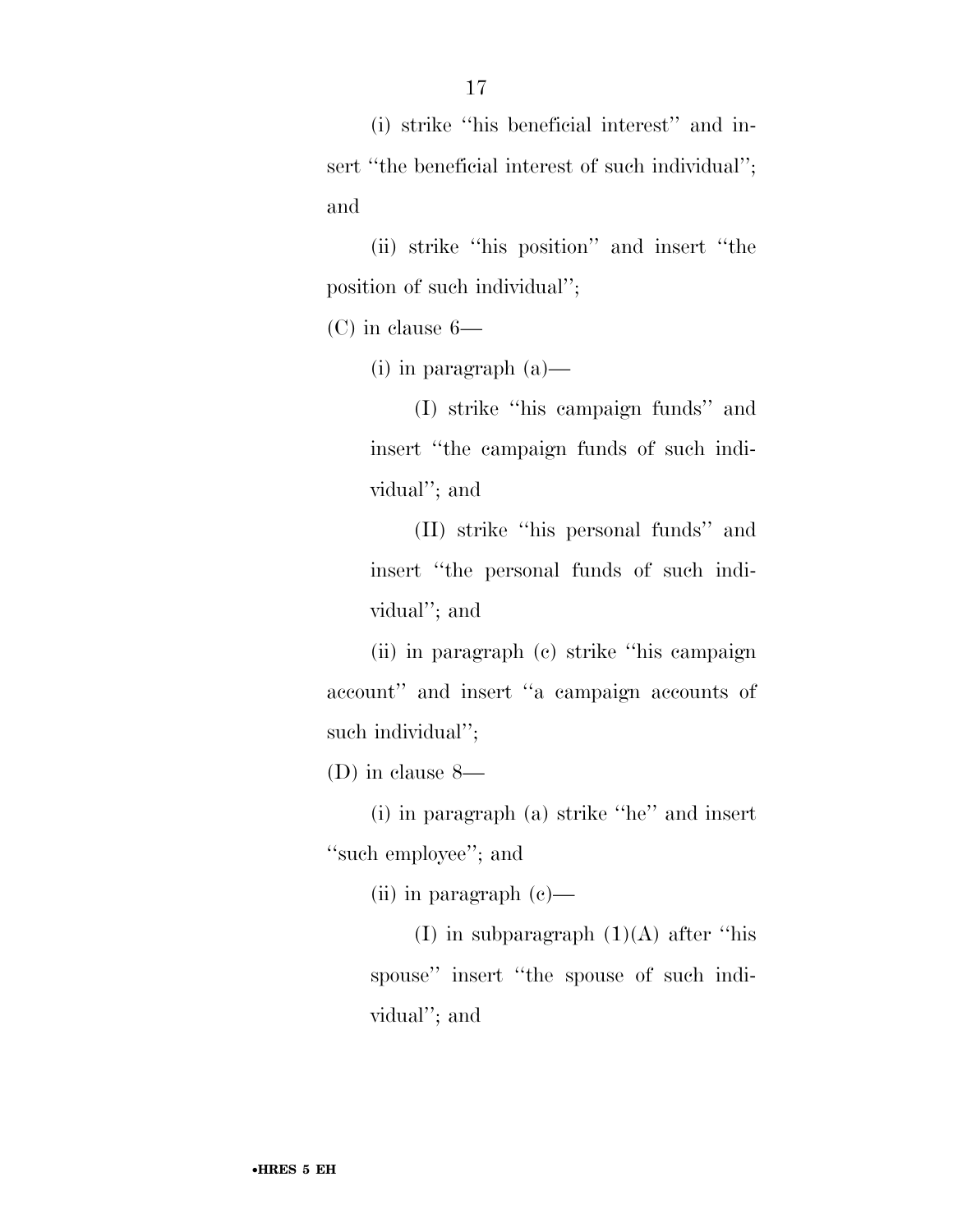(II) in subparagraph (1)(B) strike ''his spouse'' and insert ''the spouse of such employee";

(E) in clause 10—

(i) strike ''he is a'' and insert ''such individual is a'';

(ii) strike ''his innocence'' and insert ''the innocence of such Member''; and

(iii) strike ''he is reelected'' and insert ''the Member is reelected''; and

 $(F)$  in clause  $12(b)$ —

(i) strike ''advises his employing authority'' and insert ''advises the employing authority of such employee''; and

(ii) strike ''from his'' and insert ''from such''; and

(G) in clause 15 strike ''his or her family member'' each place it appears and insert ''a family member of a Member, Delegate, or Resident Commissioner''.

 $(21)$  In rule XXIV—

(A) in clause 1—

(i) in paragraph (a) strike ''his use'' and insert ''the use of such individual''; and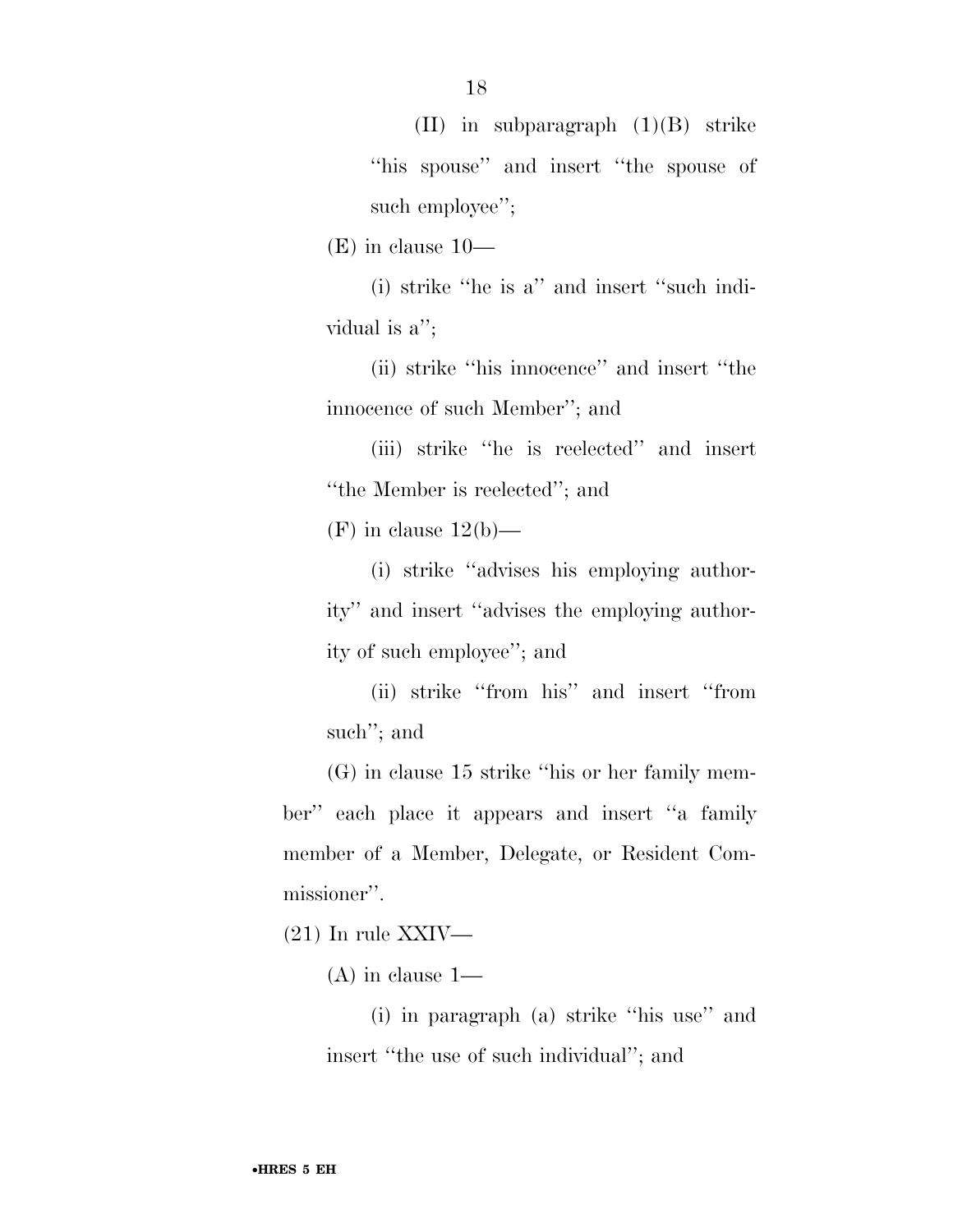(ii) in paragraph  $(b)(1)$  strike "his principal campaign committee'' and insert ''the principal campaign committee of such individual'';

(B) in clause 7 strike ''he was'';

(C) in clause 8 strike ''he is'' and insert ''such individual is''; and

(D) in clause 10 strike ''he was'' and insert ''such individual was''.

(22) In rule XXV—

(A) in clause 2(b) strike ''his name'' and insert ''the name of such individual'';

(B) in clause 4—

(i) in paragraph (c) strike ''his residence or principal place of employment'' and insert ''the residence or principal place of employment of such individual''; and

(ii) in paragraph  $(d)(1)$ —

(I) in subdivision (B) strike ''he'' and insert ''such individual'';

(II) in subdivision (C) strike ''him''

and insert ''such individual''; and

(III) in subdivision (D)—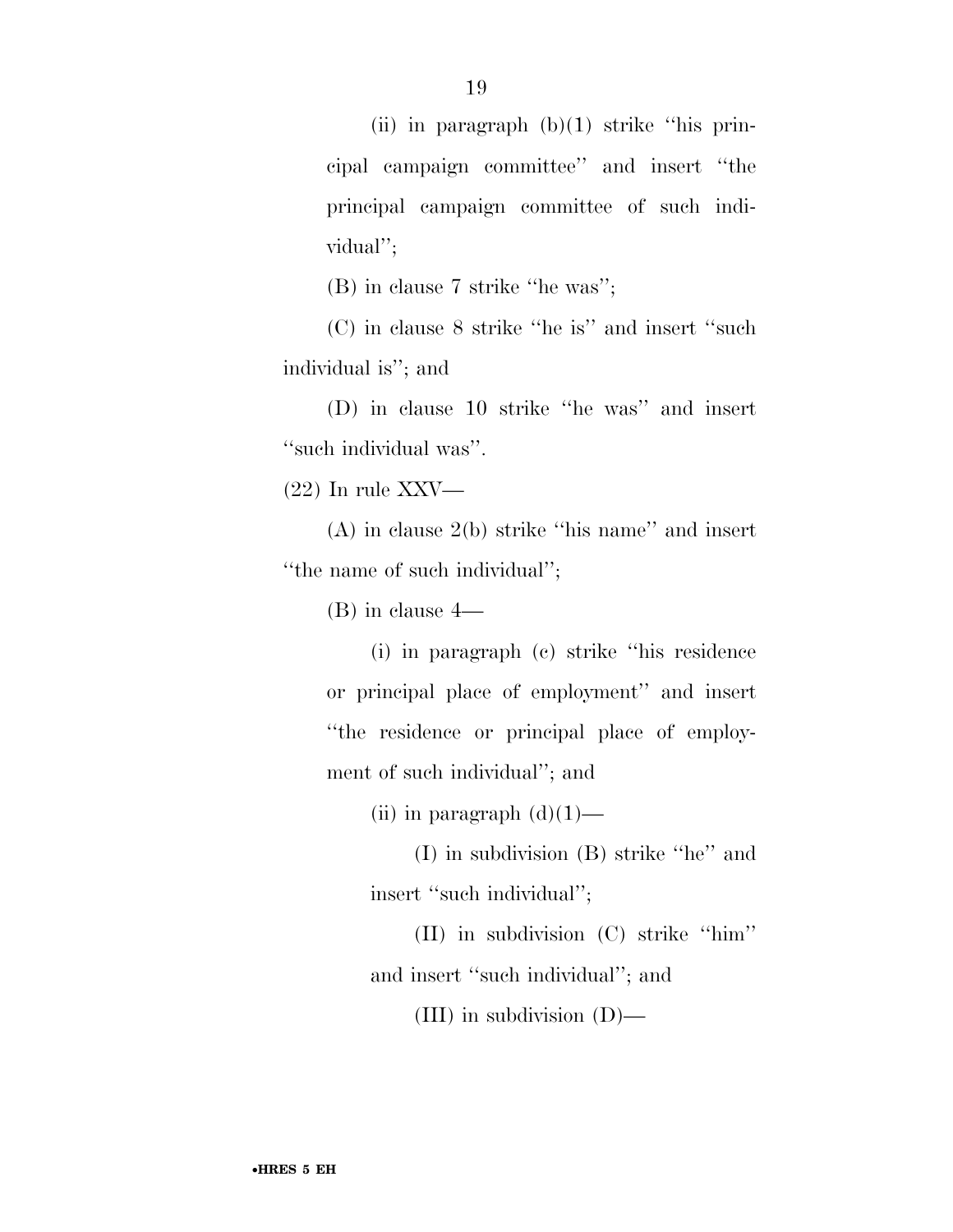(aa) strike ''he or his family'' and insert ''such individual or the family of such individual''; and

(bb) strike ''him'' and insert "such individual";

(C) in clause 5—

(i) strike ''his official position'' each place it appears and insert ''the official position of such individual'';

(ii) strike ''his actual knowledge'' each place it appears and insert ''the actual knowledge of such individual'';

(iii) strike ''his duties'' each place it appears and insert ''the duties of such individual'';

(iv) in paragraph  $(a)(3)(D)(ii)(I)$  strike ''his relationship'' and insert ''the relationship of such individual''; and

(v) in paragraph  $(a)(3)(G)(i)$  strike "his spouse'' and insert ''the spouse of such individual'';

(D) in clause 6—

(i) strike ''he acts'' and insert ''acting''; and

(ii) strike ''he is''; and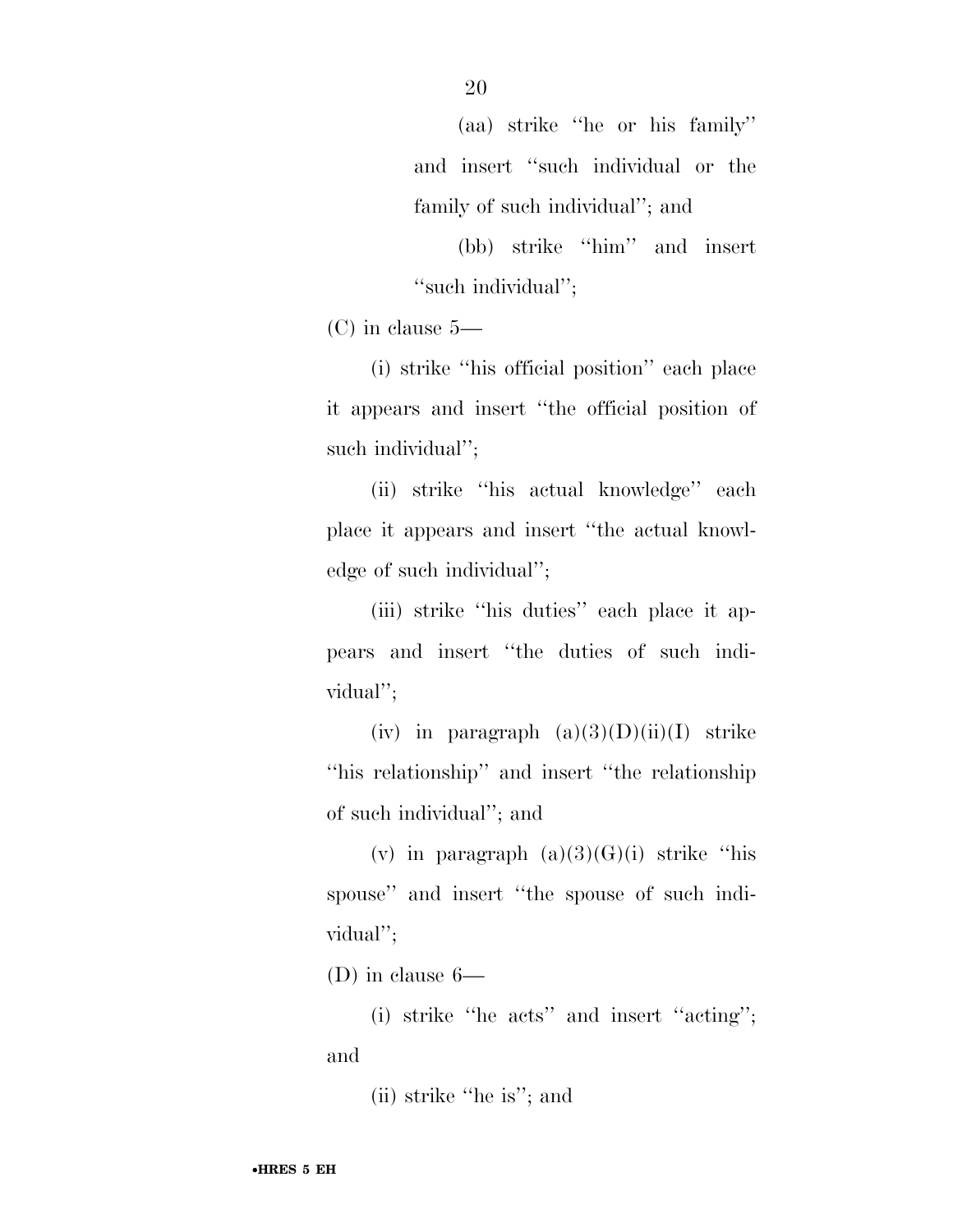(E) in clause 8 strike ''his or her'' and insert "the".

(23) In clause 1 of rule XXVI, strike ''him'' and insert "the Clerk".

(24) In clause 2 of rule XXVII, strike ''he or she'' and insert ''such individual''.

(25) In clause 2 of rule XXIX, strike ''the masculine gender include the feminine'' and insert ''one gender include the other''.

(m) TECHNICAL AND CODIFYING CHANGES.—

(1) In clause 2(h) of rule II, strike ''not in session'' and insert in lieu thereof ''in recess or adjournment''.

(2) In clause 4(b) of rule IV, strike ''regulations that exempt'' and insert in lieu thereof ''regulations to carry out this rule including regulations that exempt''.

(3) In clause  $5(e)$  of rule X—

(A) strike ''temporary absence of the chairman'' and insert in lieu thereof ''absence of the member serving as chair''; and

(B) strike ''permanent''.

(4) In clause 7(e) of rule X, strike ''signed by'' and all that follows, and insert in lieu thereof ''signed by the ranking member of the committee as it was constituted at the expiration of the preceding Congress who is a member of the majority party in the present Congress.''.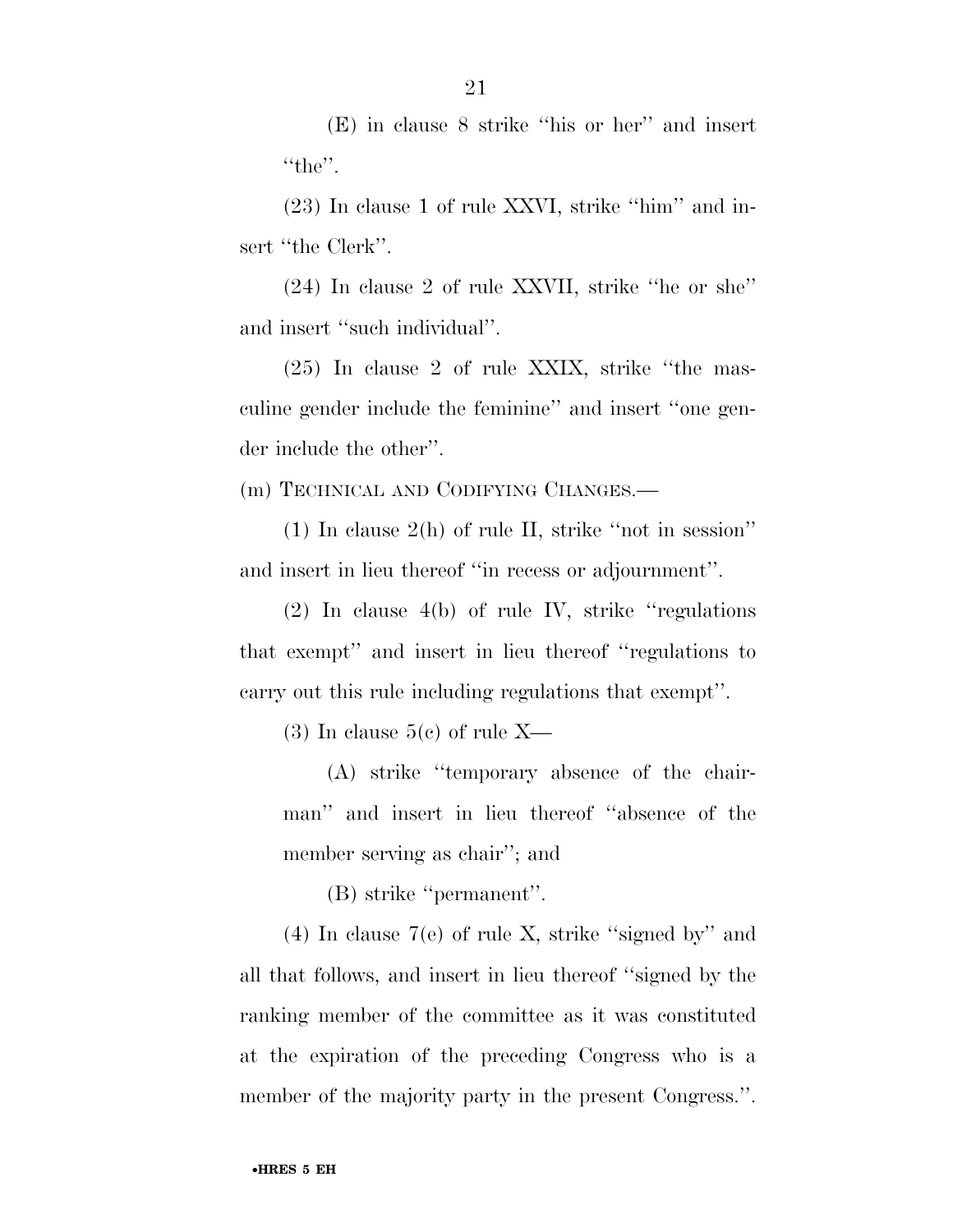(5) In clause 8(a) of rule X, strike ''clauses 6 and 8'' and insert in lieu thereof ''clause 6''.

(6) In clause  $2(a)$  of rule XIII—

(A) in subparagraph (1), strike ''as privileged''; and

(B) in subparagraph (2), insert ''(other than those filed as privileged)'' after ''reported adversely''.

(7) In clause  $5(c)(3)$  of rule XX, strike "clause  $5(a)$ of rule XX'' and insert ''paragraph (a)''.

(8) In clause 6(c) of rule XX, after ''yeas and nays" insert "ordered under this clause".

(9) In clause  $7(c)(3)$  of rule XXII, strike "motion" meets'' and insert in lieu thereof ''proponent meets''.

 $(10)$  In clause  $1(b)(2)$  of rule XXIV, strike "office" space, furniture, or equipment, and'' and insert in lieu thereof ''office space, office furniture, office equipment, or''.

 $(11)$  In clause  $5(i)(2)$  of rule XXV, strike "paragraph  $(1)(A)$ " and insert "subparagraph  $(1)(A)$ ".

#### **SEC. 3. SEPARATE ORDERS.**

(a) BUDGET MATTERS.—

(1) During the One Hundred Eleventh Congress, references in section 306 of the Congressional Budget Act of 1974 to a resolution shall be construed in the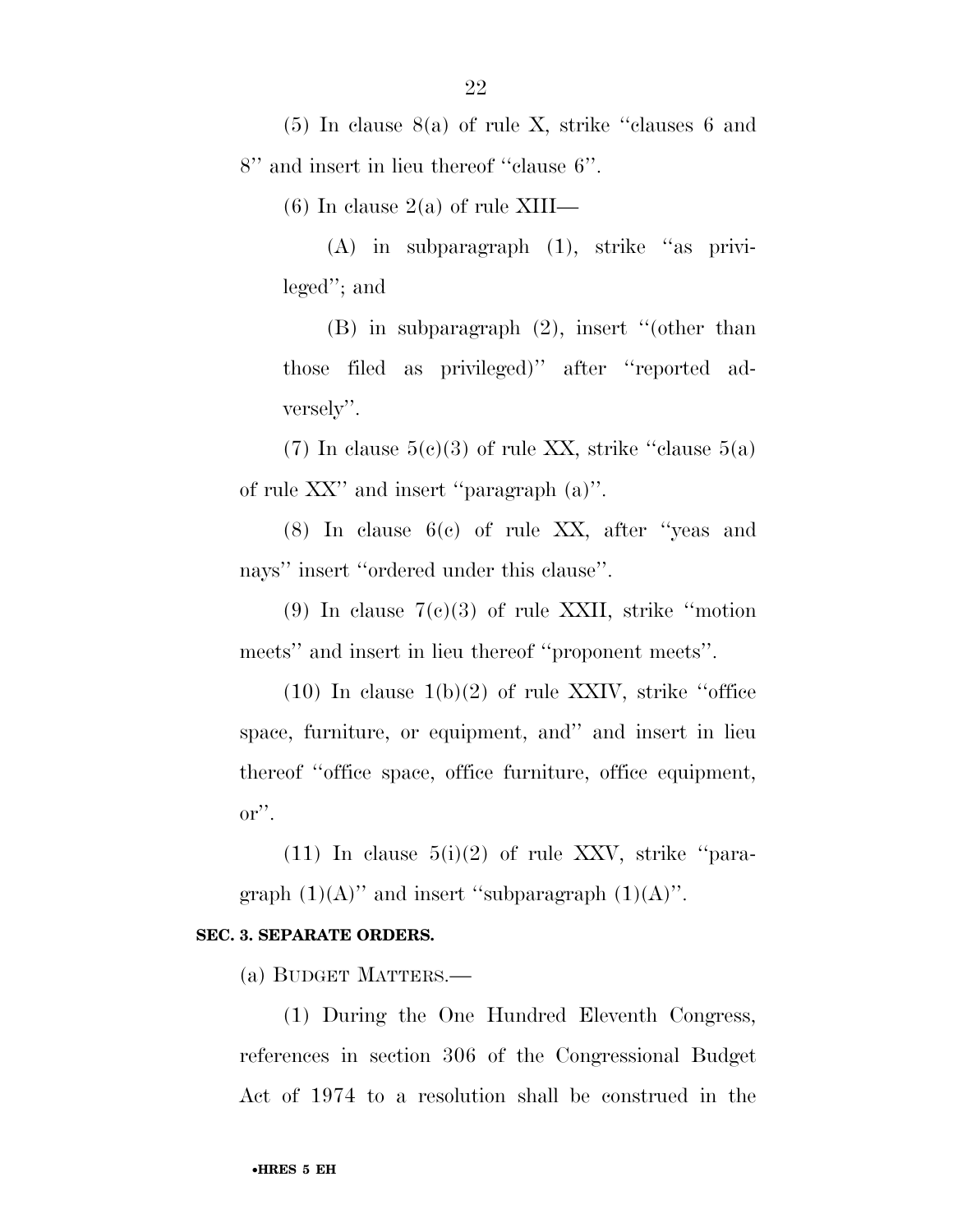House of Representatives as references to a joint resolution.

(2) During the One Hundred Eleventh Congress, in the case of a reported bill or joint resolution considered pursuant to a special order of business, a point of order under section 303 of the Congressional Budget Act of 1974 shall be determined on the basis of the text made in order as an original bill or joint resolution for the purpose of amendment or to the text on which the previous question is ordered directly to passage, as the case may be.

(3) During the One Hundred Eleventh Congress, a provision in a bill or joint resolution, or in an amendment thereto or a conference report thereon, that establishes prospectively for a Federal office or position a specified or minimum level of compensation to be funded by annual discretionary appropriations shall not be considered as providing new entitlement authority within the meaning of the Congressional Budget Act of 1974.

(4)(A) During the One Hundred Eleventh Congress, except as provided in subsection (C), a motion that the Committee of the Whole rise and report a bill to the House shall not be in order if the bill, as amended, exceeds an applicable allocation of new budget authority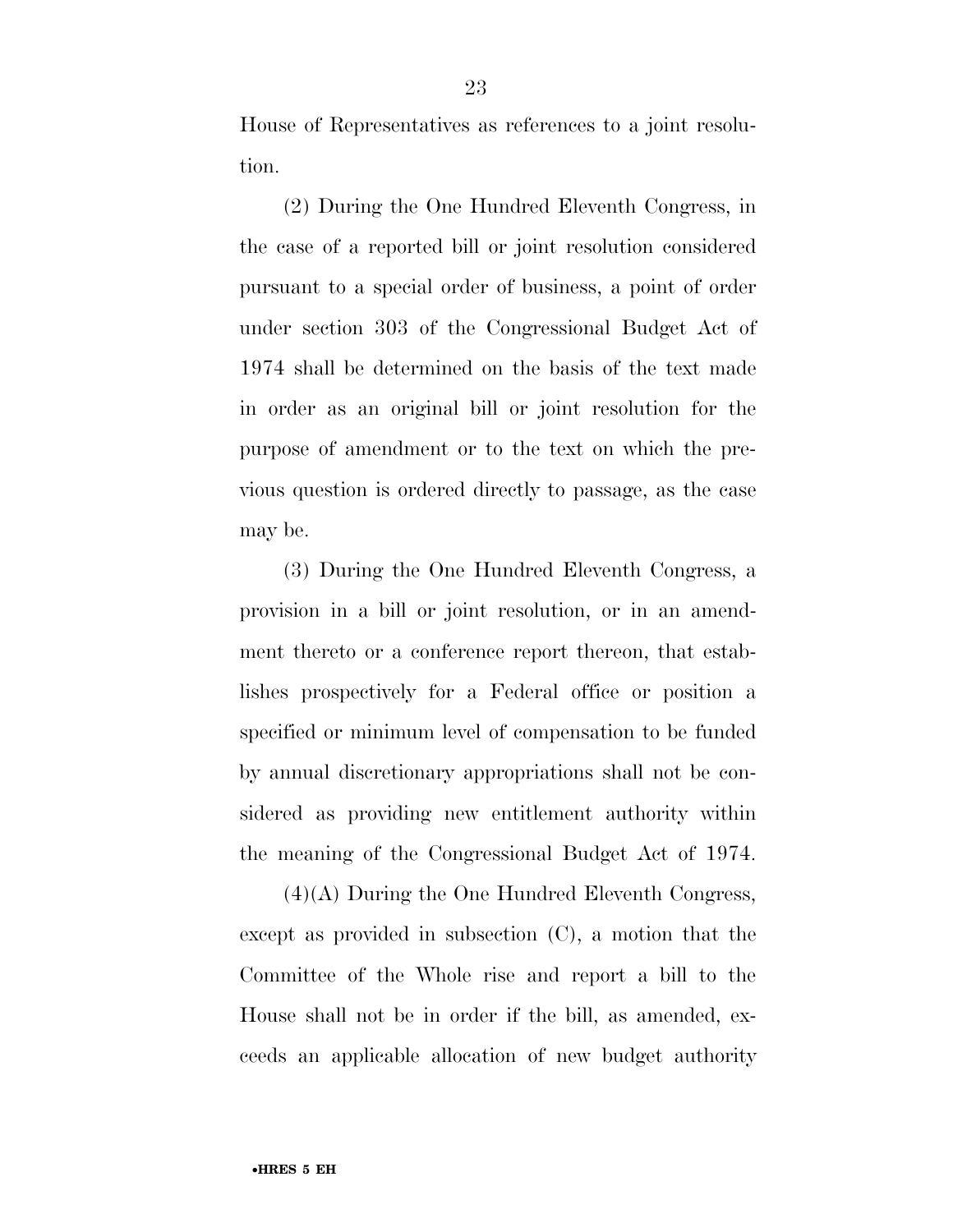under section 302(b) of the Congressional Budget Act of 1974, as estimated by the Committee on the Budget.

(B) If a point of order under subsection (A) is sustained, the Chair shall put the question: ''Shall the Committee of the Whole rise and report the bill to the House with such amendments as may have been adopted notwithstanding that the bill exceeds its allocation of new budget authority under section 302(b) of the Congressional Budget Act of 1974?''. Such question shall be debatable for 10 minutes equally divided and controlled by a proponent of the question and an opponent but shall be decided without intervening motion.

(C) Subsection (A) shall not apply—

(i) to a motion offered under clause 2(d) of rule XXI; or

(ii) after disposition of a question under subsection (B) on a given bill.

(D) If a question under subsection (B) is decided in the negative, no further amendment shall be in order except—

(i) one proper amendment, which shall be debatable for 10 minutes equally divided and controlled by the proponent and an opponent, shall not be subject to amendment, and shall not be subject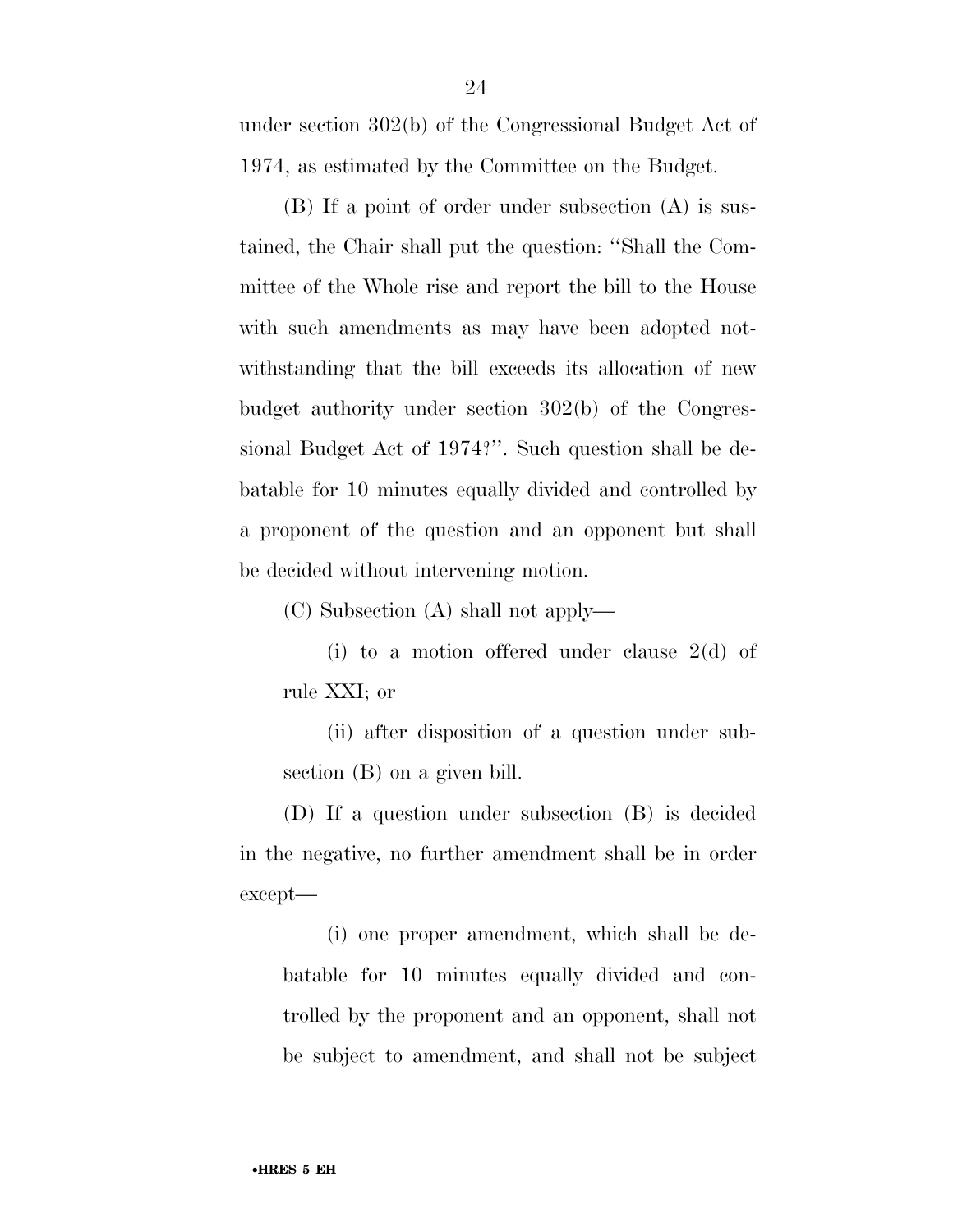to a demand for division of the question in the House or in the Committee of the Whole; and

(ii) pro forma amendments, if offered by the chair or ranking minority member of the Committee on Appropriations or their designees, for the purpose of debate.

(b) CERTAIN SUBCOMMITTEES.—Notwithstanding clause 5(d) of rule X, during the One Hundred Eleventh Congress—

(1) the Committee on Armed Services may have not more than seven subcommittees;

(2) the Committee on Foreign Affairs may have not more than seven subcommittees; and

(3) the Committee on Transportation and Infrastructure may have not more than six subcommittees.

(c) EXERCISE FACILITIES FOR FORMER MEMBERS.— During the One Hundred Eleventh Congress—

(1) The House of Representatives may not provide access to any exercise facility which is made available exclusively to Members and former Members, officers and former officers of the House of Representatives, and their spouses to any former Member, former officer, or spouse who is a lobbyist registered under the Lobbying Disclosure Act of 1995 or any successor statute or agent of a foreign principal as defined in clause 5 of rule XXV. For purposes of this section, the term ''Member'' in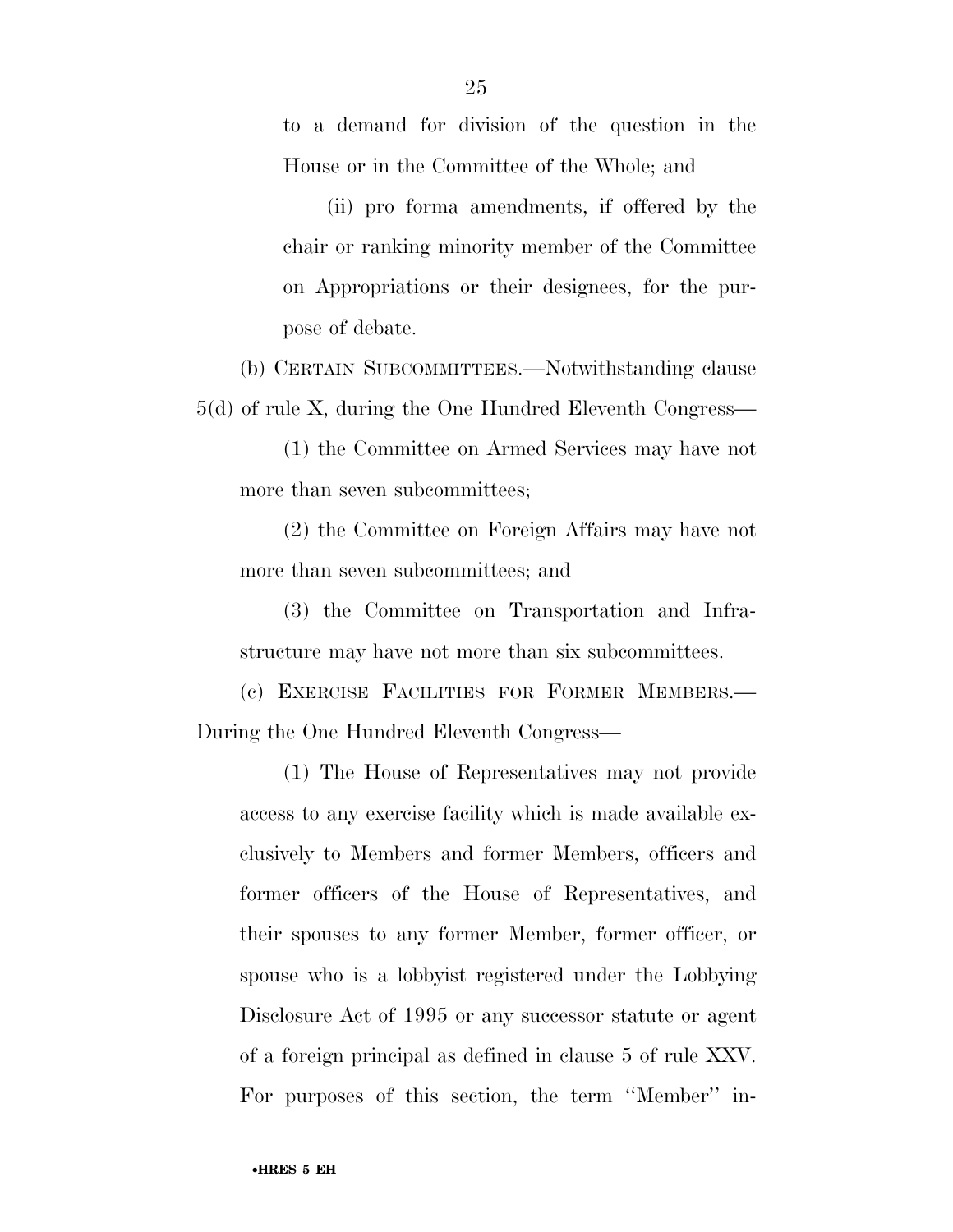cludes a Delegate or Resident Commissioner to the Congress.

(2) The Committee on House Administration shall promulgate regulations to carry out this subsection.

(d) NUMBERING OF BILLS.—In the One Hundred Eleventh Congress, the first 10 numbers for bills (H.R. 1 through H.R. 10) shall be reserved for assignment by the Speaker.

(e) MEDICARE COST CONTAINMENT.—Section 803 of the Medicare Prescription Drug, Improvement, and Modernization Act of 2003 shall not apply during the One Hundred Eleventh Congress.

#### **SEC. 4. COMMITTEES, COMMISSIONS, AND HOUSE OFFICES.**

(a) SELECT COMMITTEE ON ENERGY INDEPENDENCE AND GLOBAL WARMING.—

(1) ESTABLISHMENT; COMPOSITION.—

(A) ESTABLISHMENT.—There is hereby established a Select Committee on Energy Independence and Global Warming (hereinafter in this section referred to as the ''select committee'').

(B) COMPOSITION.—The select committee shall be composed of 15 members appointed by the Speaker, of whom 6 shall be appointed on the recommendation of the Minority Leader. The Speaker shall designate one member of the select committee as its chair. A vacancy in the membership of the se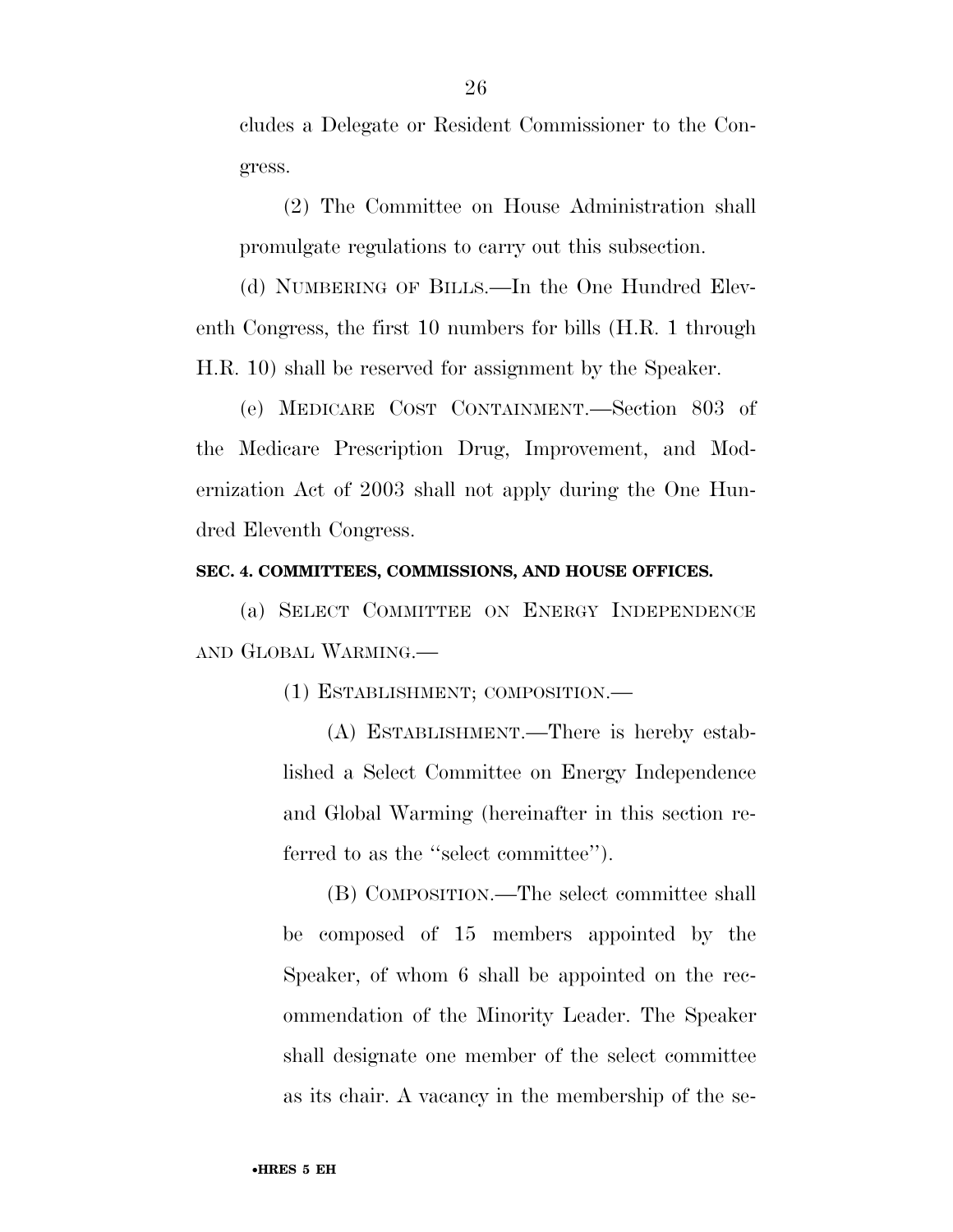lect committee shall be filled in the same manner as the original appointment.

(2) JURISDICTION; FUNCTIONS.—

(A) LEGISLATIVE JURISDICTION.—The select committee shall not have legislative jurisdiction and shall have no authority to take legislative action on any bill or resolution.

(B) INVESTIGATIVE JURISDICTION.—The sole authority of the select committee shall be to investigate, study, make findings, and develop recommendations on policies, strategies, technologies and other innovations, intended to reduce the dependence of the United States on foreign sources of energy and achieve substantial and permanent reductions in emissions and other activities that contribute to climate change and global warming.

(3) PROCEDURE.—(A) Except as specified in paragraph (2), the select committee shall have the authorities and responsibilities of, and shall be subject to the same limitations and restrictions as, a standing committee of the House, and shall be deemed a committee of the House for all purposes of law or rule.

(B)(i) Rules X and XI shall apply to the select committee where not inconsistent with this resolution.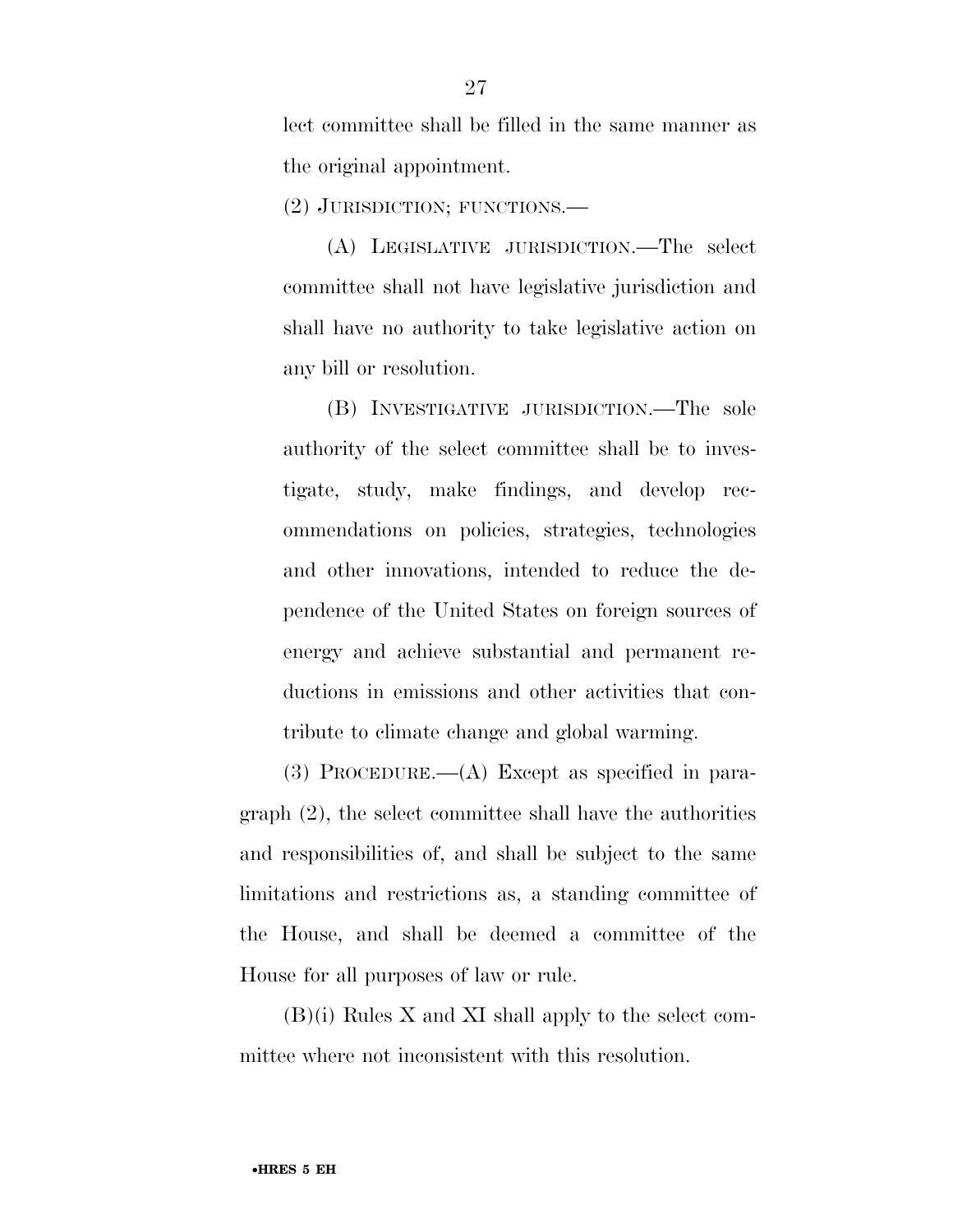(ii) Service on the select committee shall not count against the limitations in clause  $5(b)(2)$  of rule X.

(4) FUNDING.—To enable the select committee to carry out the purposes of this section—

(A) the select committee may use the services of staff of the House; and

(B) the select committee shall be eligible for interim funding pursuant to clause 7 of rule X.

(5) REPORTING.—The select committee may report to the House from time to time the results of its investigations and studies, together with such detailed findings and recommendations as it may deem advisable. All such reports shall be submitted to the House by December 31, 2010.

(b) HOUSE DEMOCRACY ASSISTANCE COMMISSION.— House Resolution 24, One Hundred Tenth Congress, shall apply in the One Hundred Eleventh Congress in the same manner as such resolution applied in the One Hundred Tenth Congress.

(c) TOM LANTOS HUMAN RIGHTS COMMISSION.—Sections 1 through 7 of House Resolution 1451, One Hundred Tenth Congress, shall apply in the One Hundred Eleventh Congress in the same manner as such provisions applied in the One Hundred Tenth Congress, except that—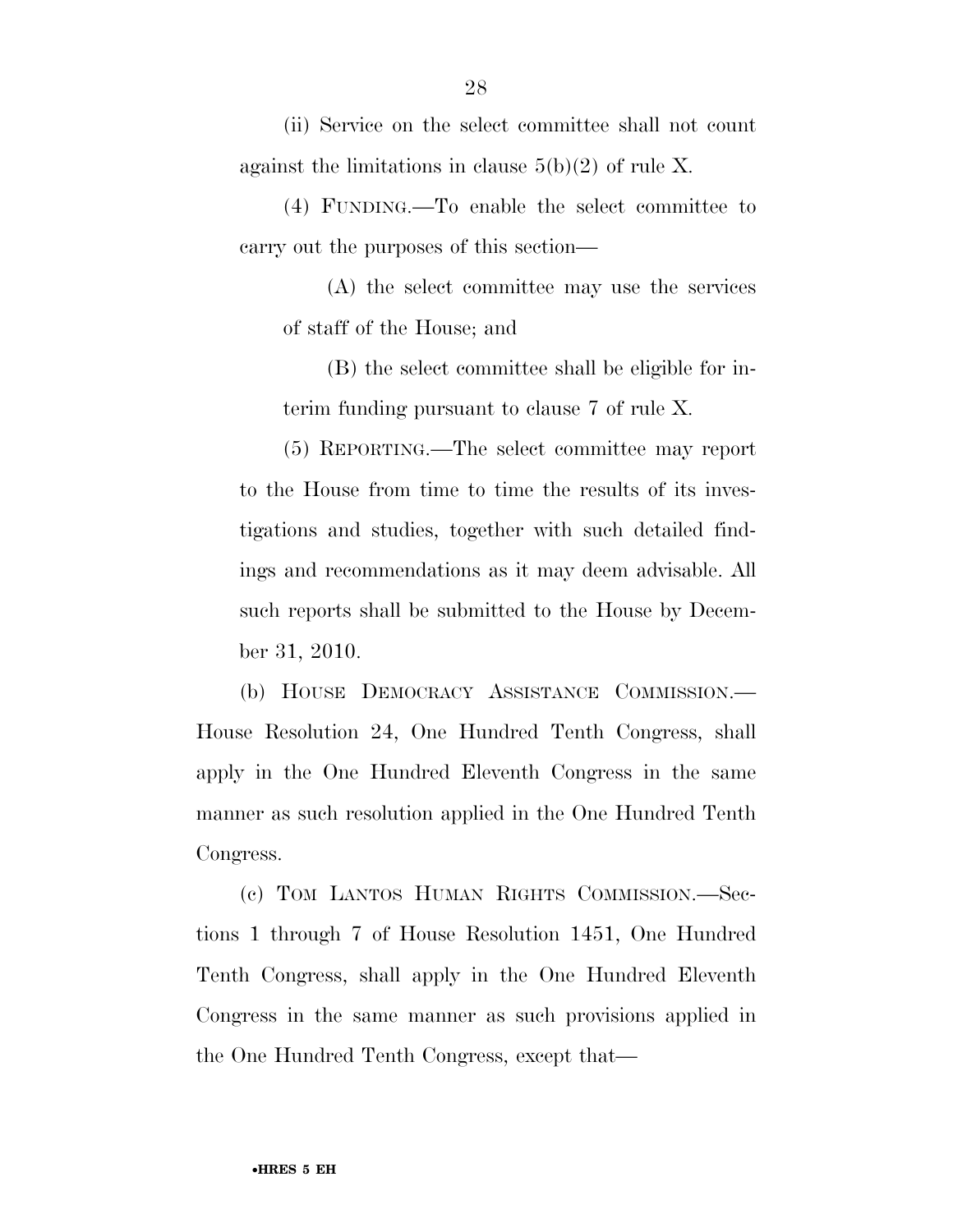(1) the Tom Lantos Human Rights Commission may, in addition to collaborating closely with other professional staff members of the Committee on Foreign Affairs, collaborate closely with professional staff members of other relevant committees; and

(2) the resources of the Committee on Foreign Affairs which the Commission may use shall include all resources which the Committee is authorized to obtain from other offices of the House of Representatives.

(d) OFFICE OF CONGRESSIONAL ETHICS.— Section 1 of House Resolution 895, One Hundred Tenth Congress, shall apply in the One Hundred Eleventh Congress in the same manner as such provision applied in the One Hundred Tenth Congress, except that the Office of Congressional Ethics shall be treated as a standing committee of the House for purposes of section 202(i) of the Legislative Reorganization Act of 1946 (2 U.S.C. 72a(i)).

(e) EMPANELLING INVESTIGATIVE SUBCOMMITTEE OF THE COMMITTEE ON STANDARDS OF OFFICIAL CONDUCT.— The text of House Resolution 451, One Hundred Tenth Congress, shall apply in the One Hundred Eleventh Congress in the same manner as such provision applied in the One Hundred Tenth Congress.

(f) CONTINUING AUTHORITIES FOR THE COMMITTEE ON THE JUDICIARY AND THE OFFICE OF GENERAL COUNSEL.—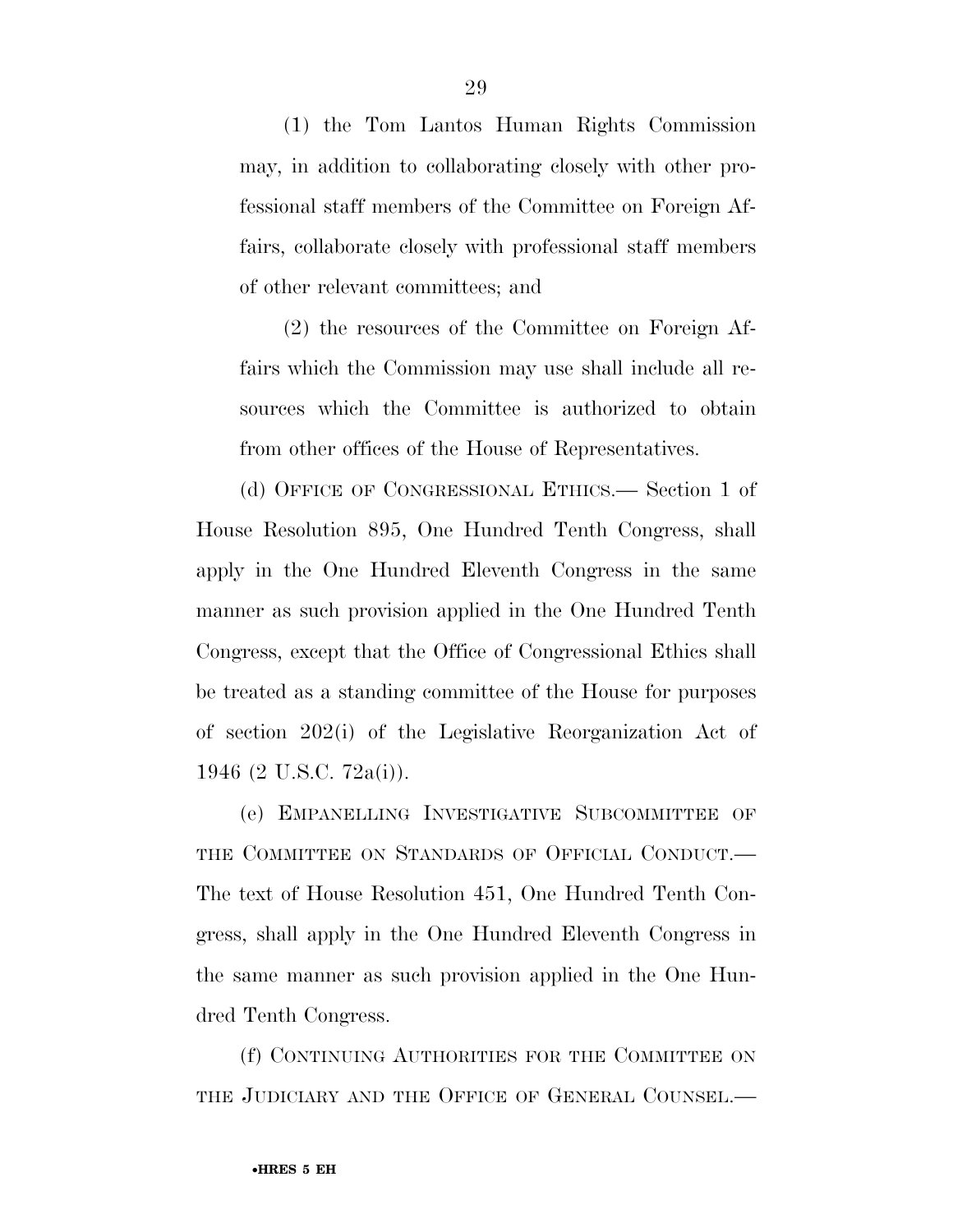(1) The House authorizes—

(A) the Committee on the Judiciary of the 111th Congress to act as the successor in interest to the Committee on the Judiciary of the 110th Congress with respect to the civil action Committee on the Judiciary v. Harriet Meirs et al., filed by the Committee on the Judiciary in the 110th Congress pursuant to House Resolution 980; and

(B) the chair of the Committee on the Judiciary (when elected), on behalf of the Committee on the Judiciary, and the Office of General Counsel to take such steps as may be appropriate to ensure continuation of such civil action, including amending the complaint as circumstances may warrant.  $(2)(A)$  The House authorizes—

(i) the Committee on the Judiciary to take depositions by a member or counsel of the committee related to the investigation into the firing of certain United States Attorneys and related matters; and

(ii) the chair of the Committee on the Judiciary (when elected), on behalf of the Committee on the Judiciary, to issue subpoenas related to the investigation into the firing of certain United States Attorneys and related matters including for the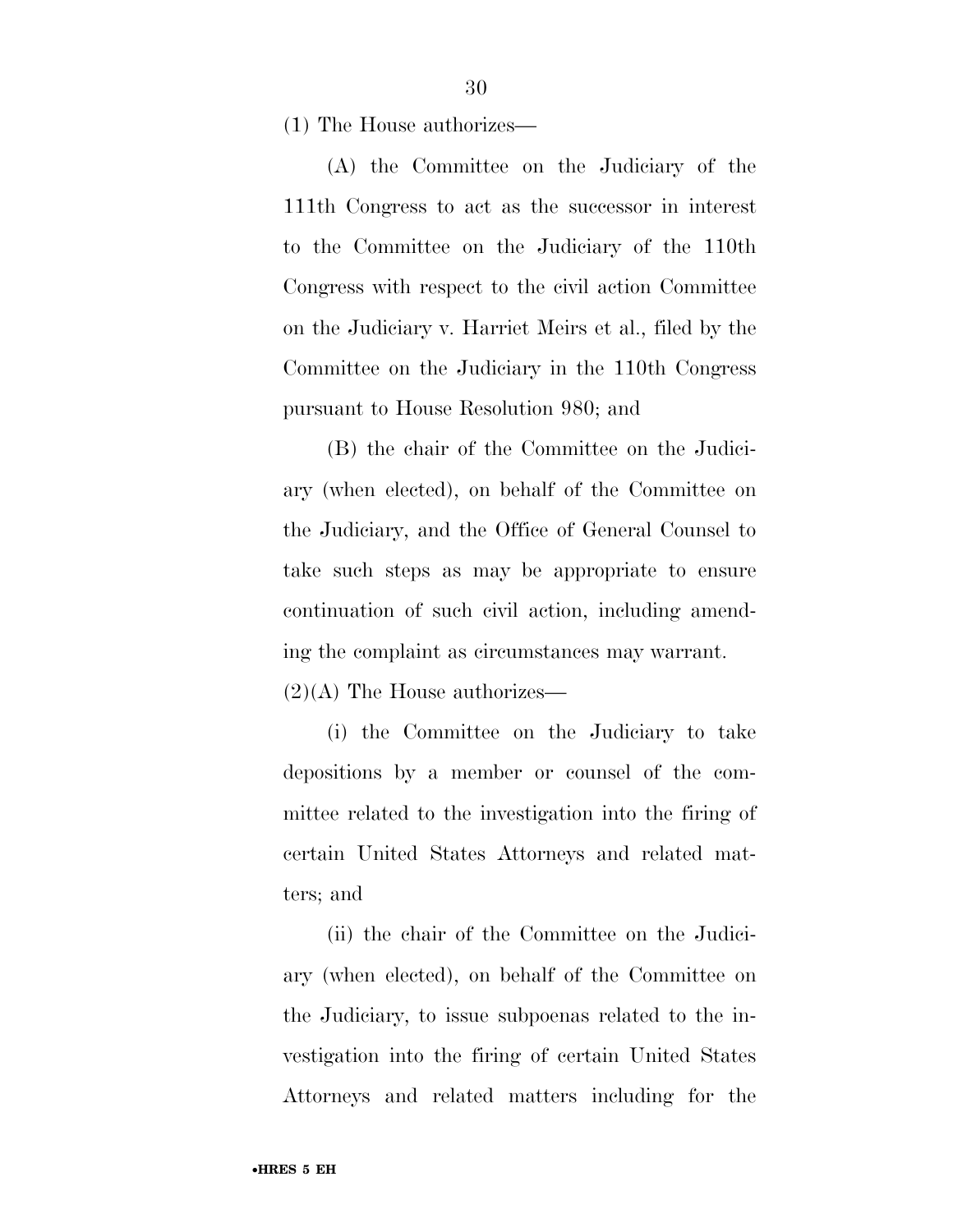purpose of taking depositions by a member or counsel of the committee.

(B) Depositions taken under the authority prescribed in this paragraph shall be governed by the procedures submitted for printing in the Congressional Record by the chair of the Committee on Rules (when elected) or by such other procedures as the Committee on the Judiciary shall prescribe.

(3) The House authorizes the chair of the Committee on the Judiciary (when elected), on behalf of the Committee on the Judiciary, and the Office of General Counsel to petition to join as a party to the civil action referenced in paragraph (1) any individual subpoenaed by the Committee on the Judiciary of the 110th Congress as part of its investigation into the firing of certain United States Attorneys and related matters who failed to comply with such subpoena or, at the authorization of the Speaker after consultation with the Bipartisan Legal Advisory Group, to initiate judicial proceedings concerning the enforcement of subpoenas issued to such individuals.

### **SEC. 5. SPECIAL ORDERS OF BUSINESS.**

(a) LILLY LEDBETTER FAIR PAY ACT.—Upon the adoption of this resolution it shall be in order to consider in the House the bill (H.R. 11) to amend title VII of the Civil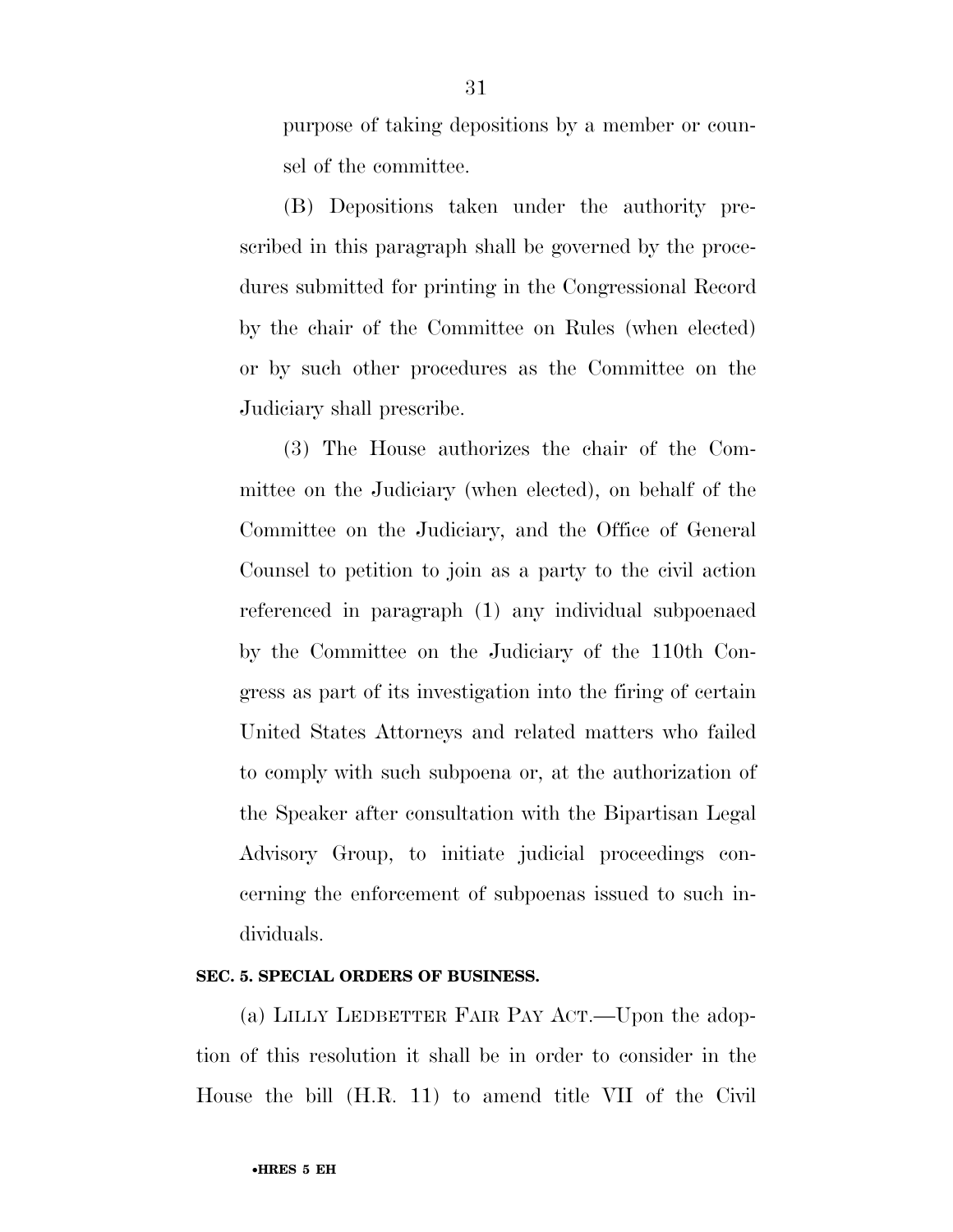Rights Act of 1964, the Age Discrimination in Employment Act of 1967, the Americans With Disabilities Act of 1990, and the Rehabilitation Act of 1973 to clarify that a discriminatory compensation decision or other practice that is unlawful under such Acts occurs each time compensation is paid pursuant to the discriminatory compensation decision or other practice, and for other purposes. All points of order against the bill and against its consideration are waived except those arising under clause 9 or 10 of rule XXI. The bill shall be considered as read. The previous question shall be considered as ordered on the bill to final passage without intervening motion except: (1) one hour of debate equally divided and controlled by the Majority Leader and the Minority Leader or their designees; and (2) one motion to recommit.

(b)(1) PAYCHECK FAIRNESS ACT.—Upon the adoption of this resolution it shall be in order to consider in the House the bill (H.R. 12) to amend the Fair Labor Standards Act of 1938 to provide more effective remedies to victims of discrimination in the payment of wages on the basis of sex, and for other purposes. All points of order against the bill and against its consideration are waived except those arising under clause 9 or 10 of rule XXI. The bill shall be considered as read. The previous question shall be considered as ordered on the bill to final passage without intervening motion except: (1) one hour of debate equally divided and controlled by the